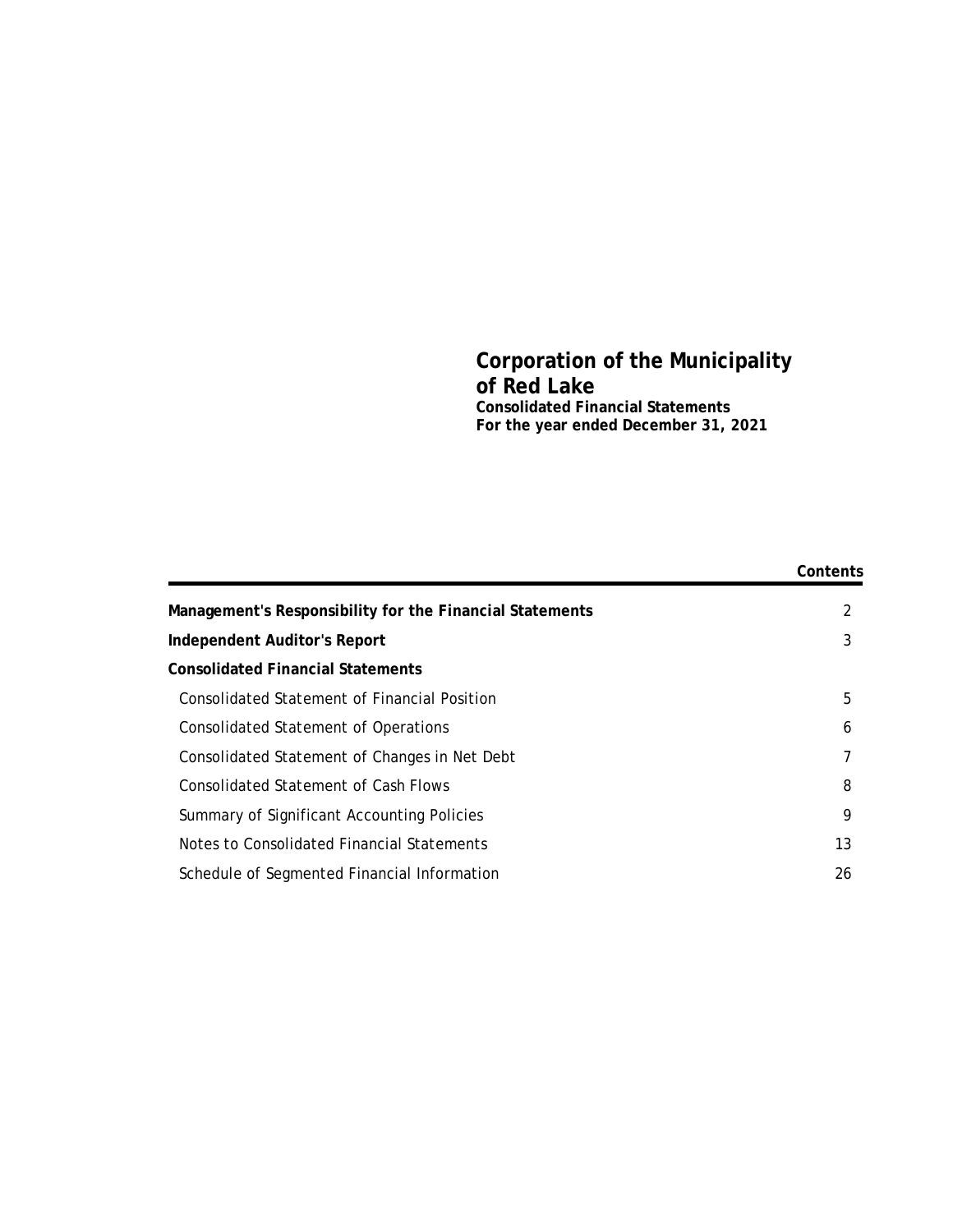## Management's Responsibility for the Financial Statements

The accompanying financial statements of the Corporation of the Municipality of Red Lake are the responsibility of the Municipality's management and have been prepared in accordance with Canadian generally accepted accounting principles established by the Public Sector Accounting Board of the Chartered Professional Accountants of Canada. A summary of the significant accounting policies are described in the notes to the financial statements. The preparation of financial statements necessarily involved the use of estimates based on management's judgments, particularly when transactions affecting the current accounting period cannot be finalized with certainty until future periods.

The Municipality's management maintains a system of internal controls designed to provide reasonable assurance that assets are safeguarded, transactions are properly authorized and recorded in compliance with legislative and regulatory requirements, and reliable financial information is available on a timely basis for preparation of the financial statements. These systems are monitored and evaluated by management.

Council meets with management to review the financial statements and discuss any significant financial reporting or internal control matters prior to their approval of the financial statements.

The financial statements have been audited by BDO Canada LLP, independent external auditors appointed by Council. The accompanying Independent Auditor's Report outlines their responsibilities, the scope of their examination and their opinion on the Municipality's financial statements.

Mark Vermette, Chief Administrative Officer May 17, 2022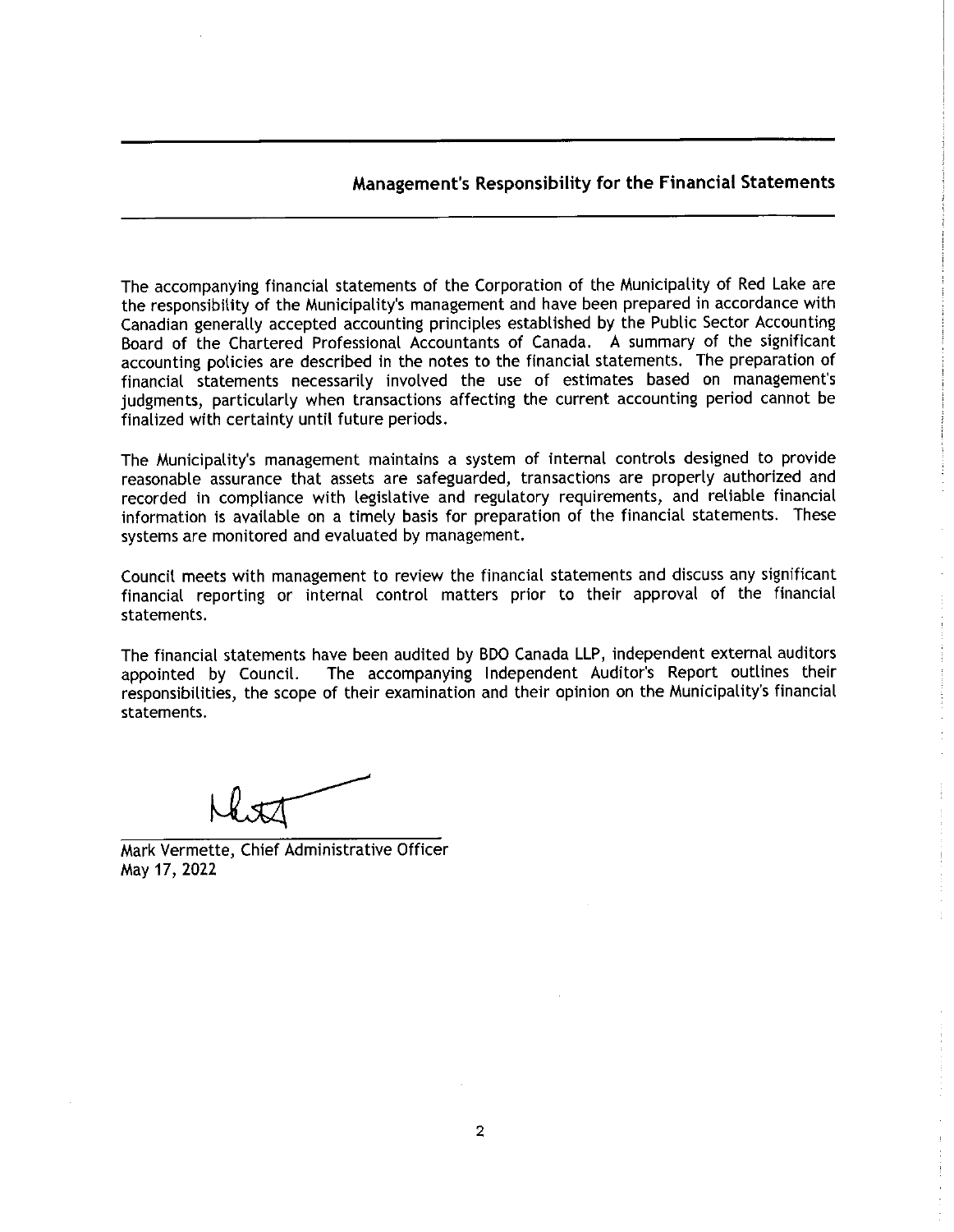

Tel: 807.468.5531 Fax: 807.468.9774 www.bdo.ca

**BDO Canada LLP** 301 First Avenue S, Suite 300 Kenora, ON P9N 4E9 Canada

# **Independent Auditor's Report**

**To the Members of Council, Inhabitants and Ratepayers of The Corporation of the Municipality of Red Lake**

#### **Opinion**

We have audited the consolidated financial statements of the Corporation of the Municipality of Red Lake (the Municipality), which comprise the consolidated statement of financial position as at December 31, 2021, and the consolidated statements of operations, changes in net debt and cash flows for the year then ended, and notes to the consolidated financial statements, including a summary of significant accounting policies.

In our opinion, the accompanying financial statements present fairly, in all material respects, the financial position of the Municipality as at December 31, 2021, and its results of operations, its change in net debt, and its cash flows for the year then ended in accordance with Public Sector Accounting Standards.

#### **Basis for Opinion**

We conducted our audit in accordance with Canadian generally accepted auditing standards. Our responsibilities under those standards are further described in the *Auditor's Responsibilities for the Audit of the Financial Statements* section of our report. We are independent of the Municipality in accordance with the ethical requirements that are relevant to our audit of the financial statements in Canada, and we have fulfilled our other ethical responsibilities in accordance with these requirements. We believe that the audit evidence we have obtained is sufficient and appropriate to provide a basis for our opinion.

**Responsibilities of Management and Those Charged with Governance for the Financial Statements**

Management is responsible for the preparation and fair presentation of these financial statements in accordance with Public Sector Accounting Standards, and for such internal control as management determines is necessary to enable the preparation of financial statements that are free from material misstatement, whether due to fraud or error.

In preparing the financial statements, management is responsible for assessing the Municipality's ability to continue as a going concern, disclosing, as applicable, matters related to going concern and using the going concern basis of accounting unless management either intends to liquidate the Municipality or to cease operations, or has no realistic alternative but to do so.

Those charged with governance are responsible for overseeing the Municipality's financial reporting process.

**Auditor's Responsibilities for the Audit of the Financial Statements**

Our objectives are to obtain reasonable assurance about whether the financial statements as a whole are free from material misstatement, whether due to fraud or error, and to issue an auditor's report that includes our opinion. Reasonable assurance is a high level of assurance, but is not a guarantee that an audit conducted in accordance with Canadian generally accepted auditing standards will always detect a material misstatement when it exists. Misstatements can arise from fraud or error and are considered material if, individually or in the aggregate, they could reasonably be expected to influence the economic decisions of users taken on the basis of these financial statements.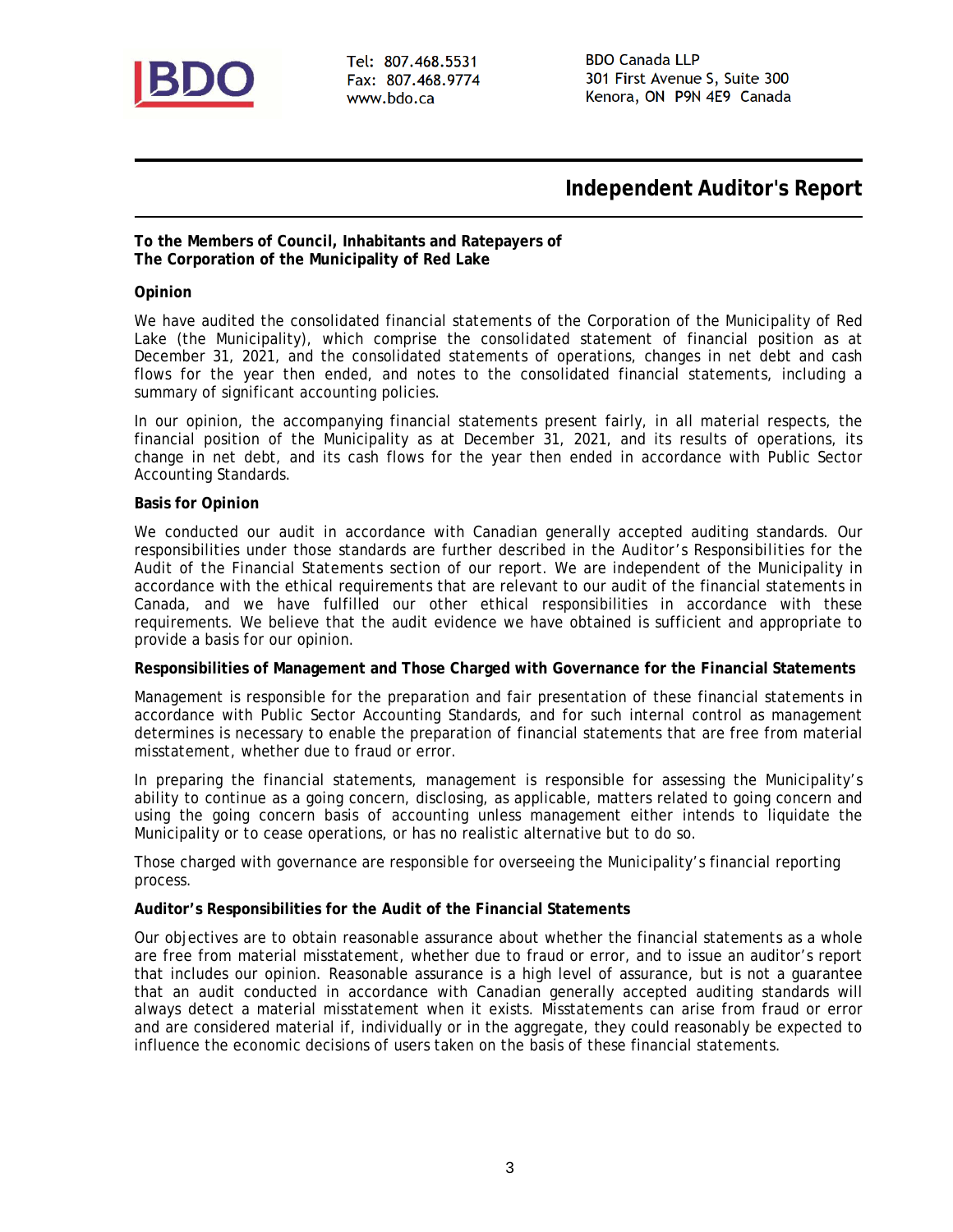

As part of an audit in accordance with Canadian generally accepted auditing standards, we exercise professional judgment and maintain professional skepticism throughout the audit. We also:

- Identify and assess the risks of material misstatement of the financial statements, whether due to fraud or error, design and perform audit procedures responsive to those risks, and obtain audit evidence that is sufficient and appropriate to provide a basis for our opinion. The risk of not detecting a material misstatement resulting from fraud is higher than for one resulting from error, as fraud may involve collusion, forgery, intentional omissions, misrepresentations, or the override of internal control.
- Obtain an understanding of internal control relevant to the audit in order to design audit procedures that are appropriate in the circumstances, but not for the purpose of expressing an opinion on the effectiveness of the Municipality's internal control.
- Evaluate the appropriateness of accounting policies used and the reasonableness of accounting estimates and related disclosures made by management.
- Conclude on the appropriateness of management's use of the going concern basis of accounting and, based on the audit evidence obtained, whether a material uncertainty exists related to events or conditions that may cast significant doubt on the Municipality's ability to continue as a going concern. If we conclude that a material uncertainty exists, we are required to draw attention in our auditor's report to the related disclosures in the financial statements or, if such disclosures are inadequate, to modify our opinion. Our conclusions are based on the audit evidence obtained up to the date of our auditor's report. However, future events or conditions may cause the Municipality to cease to continue as a going concern.
- Evaluate the overall presentation, structure and content of the financial statements, including the disclosures, and whether the financial statements represent the underlying transactions and events in a manner that achieves fair presentation.
- Obtain sufficient appropriate audit evidence regarding the financial information of the entities or business activities within the Municipality to express an opinion on the consolidated financial statements. We are responsible for the direction, supervision and performance of the group audit. We remain solely responsible for our audit opinion.

We communicate with those charged with governance regarding, among other matters, the planned scope and timing of the audit and significant audit findings, including any significant deficiencies in internal control that we identify during our audit.

BDO Canada LLD

Chartered Professional Accountants, Licensed Public Accountants

Kenora, Ontario May 17, 2022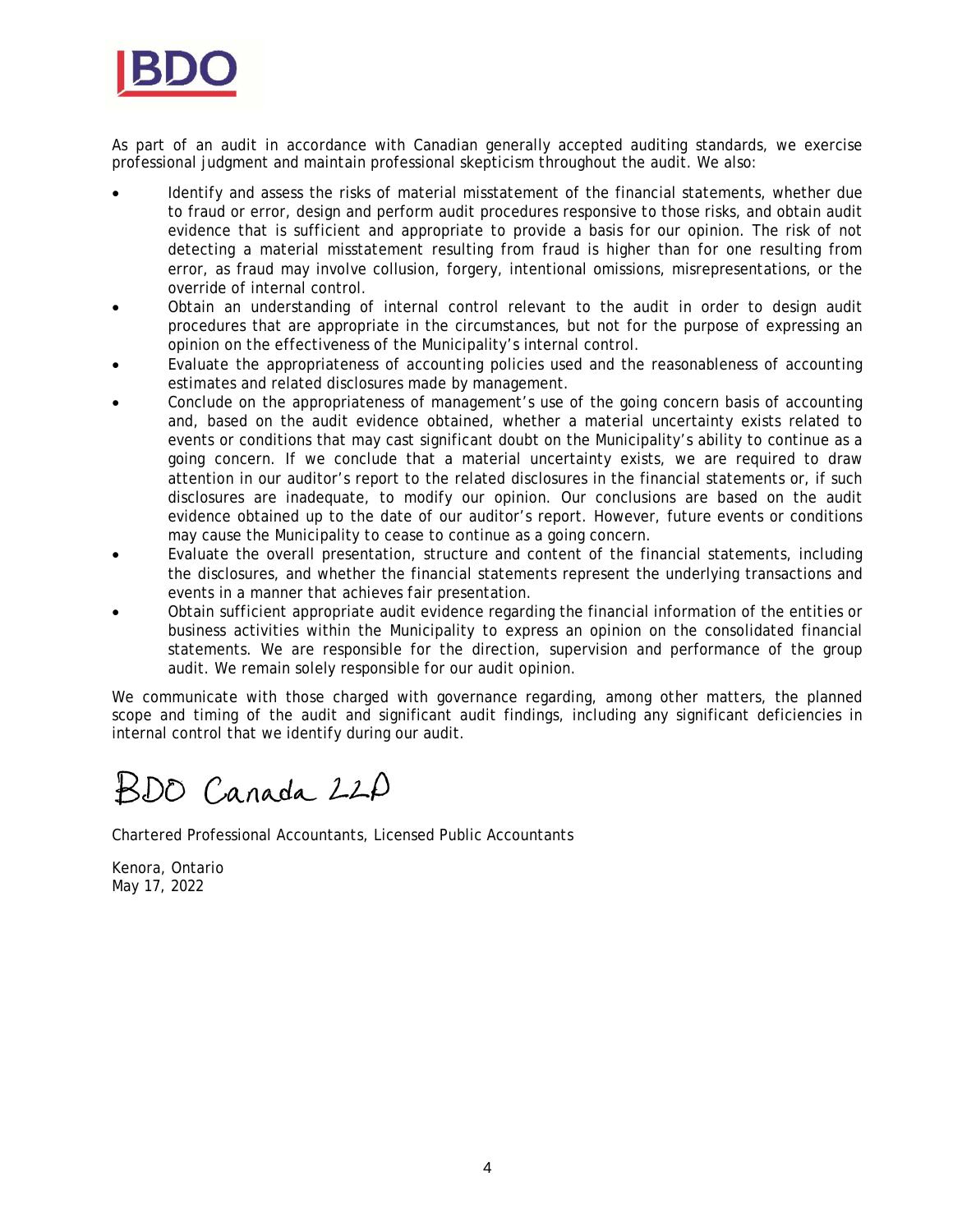# Corporation of the Municipality of Red Lake<br>Consolidated Statement of Financial Position

| December 31                                                                                                                                                                                     | 2021                                             | 2020                                           |
|-------------------------------------------------------------------------------------------------------------------------------------------------------------------------------------------------|--------------------------------------------------|------------------------------------------------|
| <b>Financial Assets</b><br>Cash and Bank (Note 1)<br>Investments (Note 2)<br><b>Taxes Receivable</b><br><b>Trade and Other Receivables</b>                                                      | \$8,153,657<br>1,618,302<br>651,195<br>5,367,514 | 8,275,837<br>1,604,282<br>891,618<br>5,816,334 |
|                                                                                                                                                                                                 | 15,790,668                                       | 16,588,071                                     |
| <b>Financial Liabilities</b><br>Accounts Payable and Accrued Liabilities<br>Deferred Revenue (Note 4)<br>Landfill Closure and Post Closure Liability (Note 5)<br>Long Term Liabilities (Note 6) | 1,969,361<br>1,688,459<br>633,929<br>15,196,406  |                                                |
|                                                                                                                                                                                                 | 19,488,155                                       | 23, 138, 486                                   |
| Net Debt                                                                                                                                                                                        | (3,697,487)                                      | (6, 550, 415)                                  |
| <b>Non-Financial Assets</b><br>Prepaid Expenses and Other Assets<br>Tangible Capital Assets (Note 7)                                                                                            | 592,582<br>64,003,493<br>64,596,075              | 524,099<br>60,104,283<br>60,628,382            |
| <b>Accumulated Surplus (Note 10)</b>                                                                                                                                                            | \$60,898,588 \$54,077,967                        |                                                |

Approved by:

 $\frac{U}{T}$ 

The accompanying summary of significant accounting policies and notes are an integral part to these financial statements.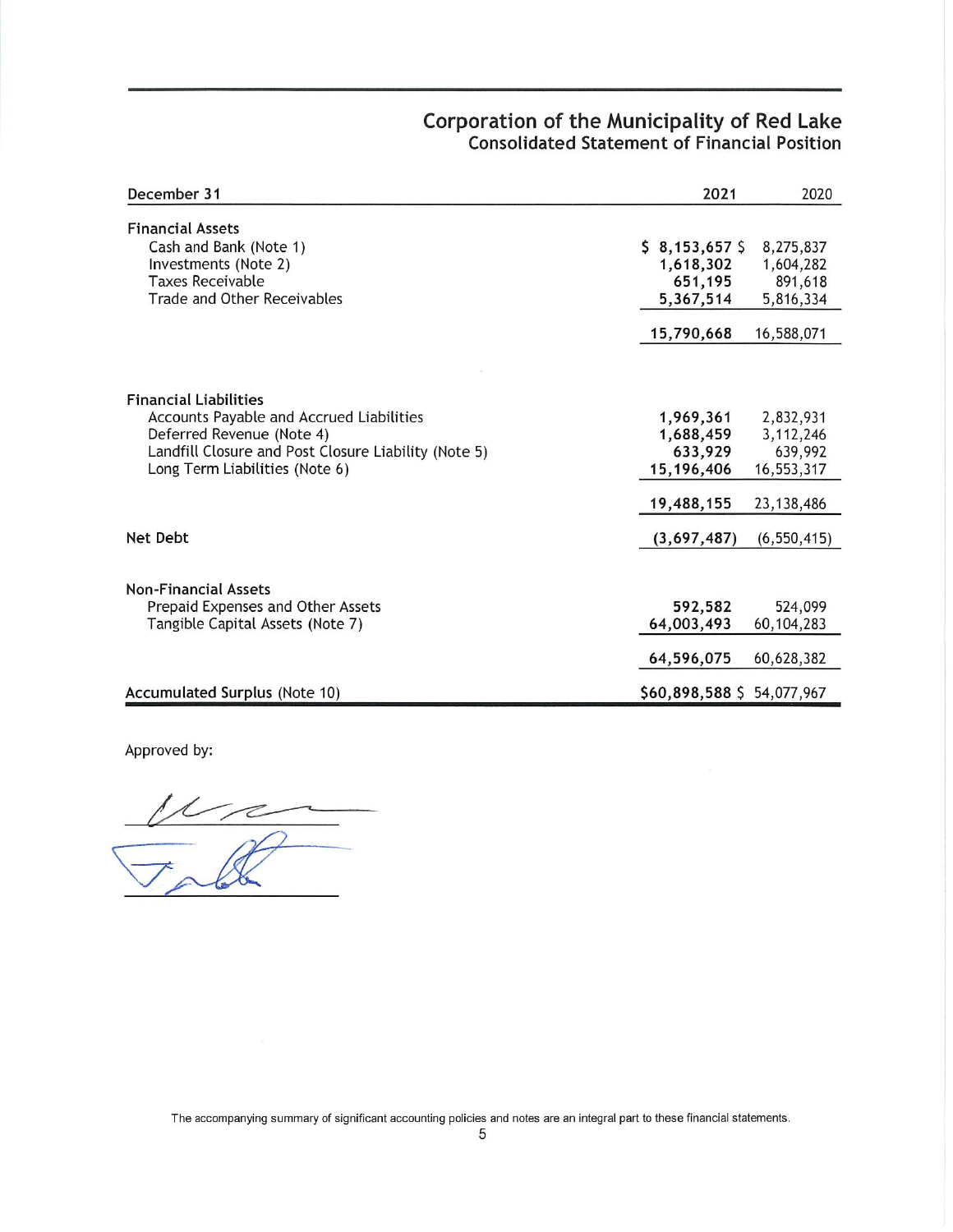# **Corporation of the Municipality of Red Lake Consolidated Statement of Operations**

| For the Year Ended December 31         | Budget       | 2021         | 2020            |
|----------------------------------------|--------------|--------------|-----------------|
|                                        | (Note 8)     |              |                 |
| Revenue                                |              |              |                 |
| Taxation                               | \$9,383,672  | \$9,321,670  | 9,172,486<br>\$ |
| Fees and User Charges                  | 4,466,172    | 4,880,293    | 4,529,611       |
| Canada Grants                          | 5,718,207    | 5, 165, 704  | 1,132,095       |
| <b>Ontario Grants</b>                  | 1,895,489    | 3,287,244    | 3,908,793       |
| Other Income (Note 12)                 | 485,855      | 842,668      | 3,754,141       |
|                                        | 21,949,395   | 23,497,579   | 22,497,126      |
|                                        |              |              |                 |
| Expenses                               |              |              |                 |
| <b>General Government</b>              | 1,880,341    | 1,923,820    | 2,055,957       |
| <b>Protection Services</b>             | 1,878,413    | 1,852,702    | 1,795,960       |
| <b>Transportation Services</b>         | 4,467,169    | 4,674,753    | 4, 185, 295     |
| <b>Environmental Services</b>          | 4,116,987    | 4,011,765    | 3,966,168       |
| <b>Health Services</b>                 | 817,083      | 829,785      | 815,150         |
| Social and Family Services             | 1,104,133    | 1,104,133    | 2,406,426       |
| Recreation and Cultural Services       | 2,032,044    | 1,942,424    | 4,284,607       |
| Planning and Development               | 325,021      | 337,576      | 339,919         |
| <b>Total Expenses</b>                  | 16,621,191   | 16,676,958   | 19,849,482      |
| <b>Annual Surplus</b>                  | 5,328,204    | 6,820,621    | 2,647,644       |
| Accumulated Surplus, Beginning of Year | 54,077,967   | 54,077,967   | 51,430,323      |
| Accumulated Surplus, End of Year       | \$59,406,171 | \$60,898,588 | \$54,077,967    |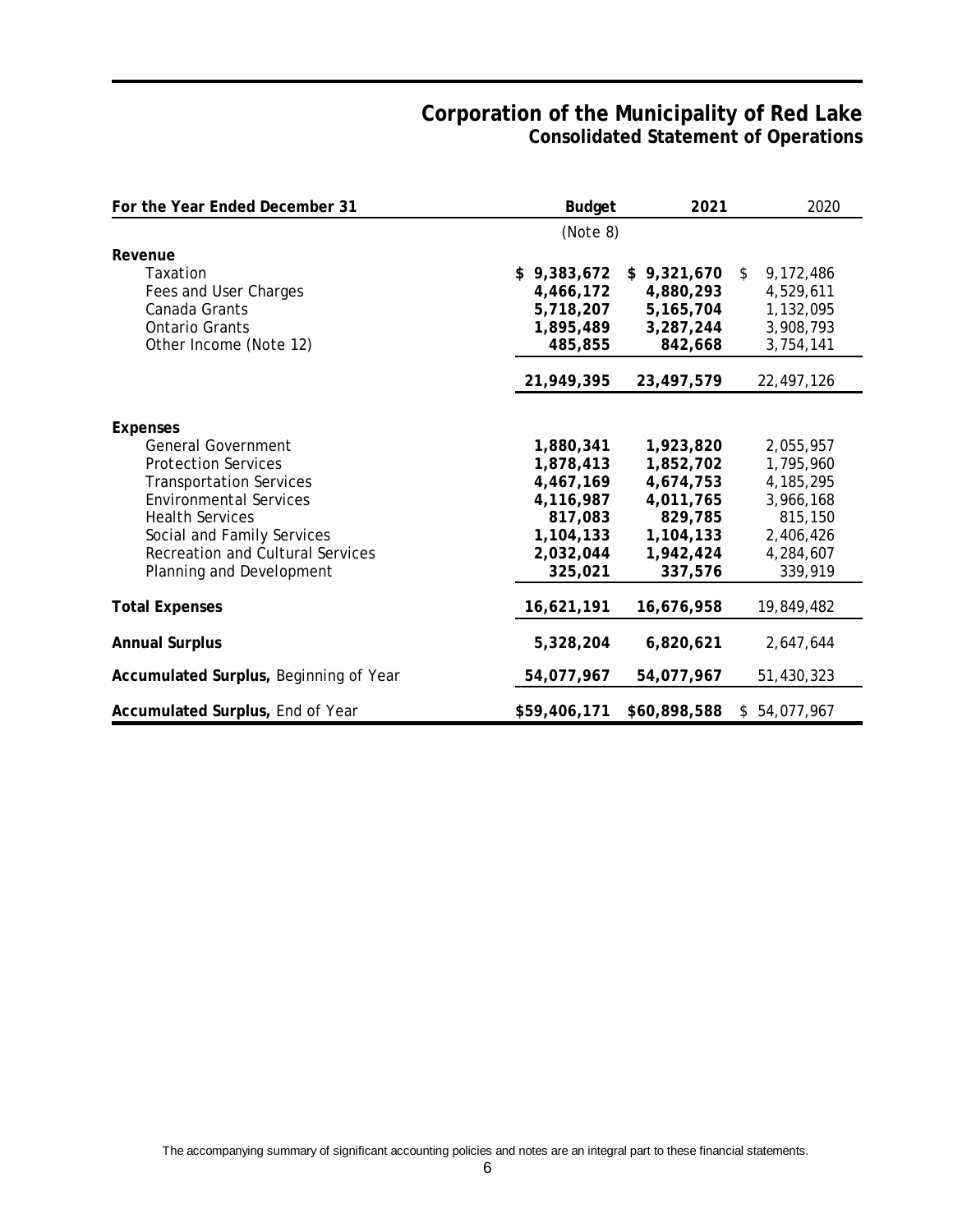# **Corporation of the Municipality of Red Lake Consolidated Statement of Changes in Net Debt**

| For the Year Ended December 31                                                                                                                                                                                           | <b>Budget</b>            | 2021                                                         | 2020                                                           |
|--------------------------------------------------------------------------------------------------------------------------------------------------------------------------------------------------------------------------|--------------------------|--------------------------------------------------------------|----------------------------------------------------------------|
|                                                                                                                                                                                                                          | (Note 8)                 |                                                              |                                                                |
| Annual Surplus                                                                                                                                                                                                           | 5,328,204<br>\$          | $$6,820,621$ \$                                              | 2.647.644                                                      |
| Acquisition of Tangible Capital Assets<br>Amortization of Tangible Capital Assets<br>Loss (gain) on Disposal of Tangible Capital Assets<br>Proceeds on Sale of Tangible Capital Assets<br>Net Change in Prepaid Expenses | (8,024,055)<br>3,283,640 | (7,612,096)<br>3,304,075<br>(30,541)<br>439,352<br>(68, 483) | (3, 123, 361)<br>3,228,420<br>127,709<br>173,500<br>(452, 968) |
| Net Change in Net Debt                                                                                                                                                                                                   | 587,789                  | 2,852,928                                                    | 2,600,944                                                      |
| Net Debt, Beginning of Year                                                                                                                                                                                              | (6, 550, 415)            | (6, 550, 415)                                                | (9, 151, 359)                                                  |
| Net Debt, End of Year                                                                                                                                                                                                    | \$ (5,962,626)           | $$$ (3,697,487) \$                                           | (6, 550, 415)                                                  |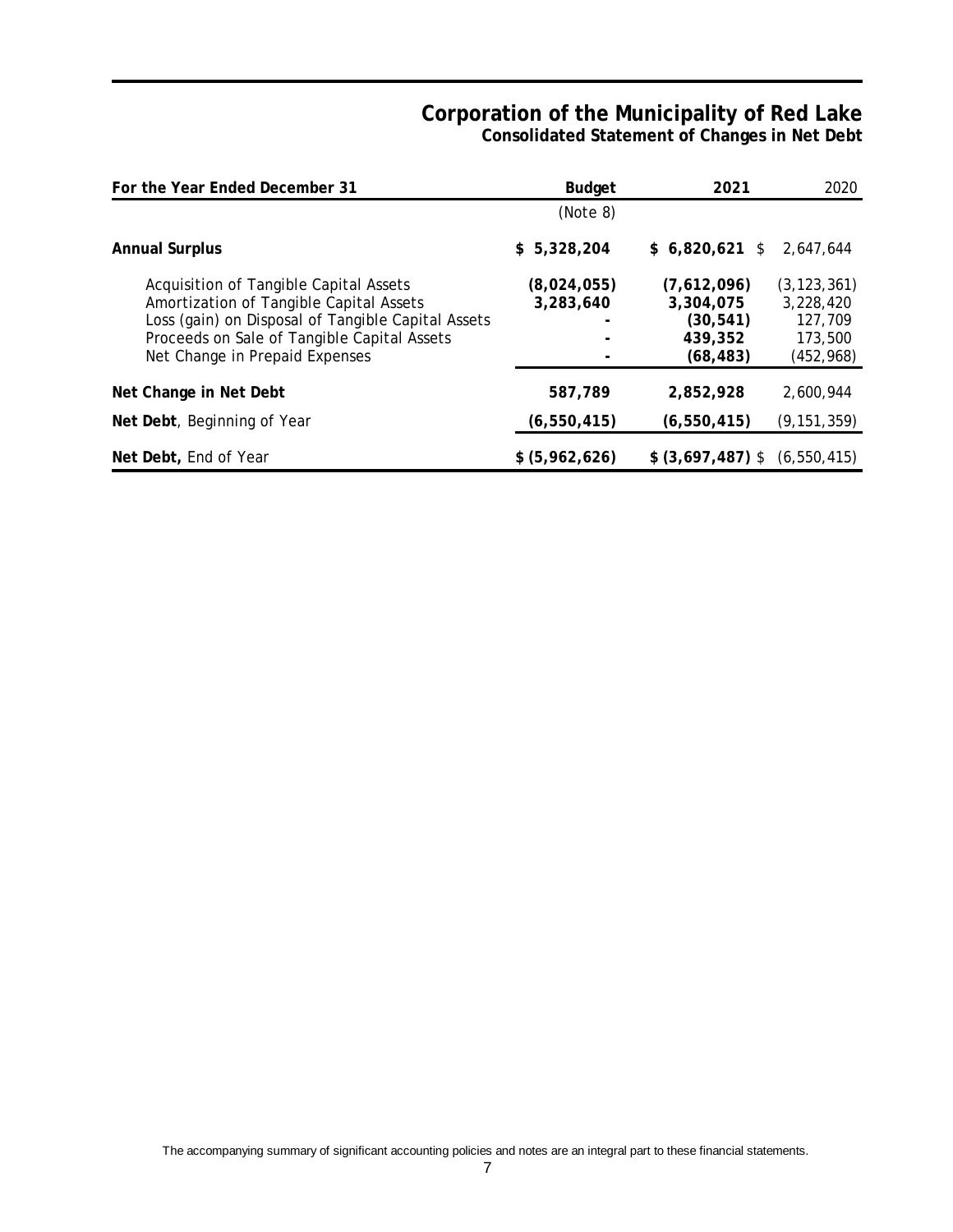## **Corporation of the Municipality of Red Lake Consolidated Statement of Cash Flows**

| For the Year Ended December 31                                                                                                                                                                                                                       | 2021                                                                      | 2020                                                                      |
|------------------------------------------------------------------------------------------------------------------------------------------------------------------------------------------------------------------------------------------------------|---------------------------------------------------------------------------|---------------------------------------------------------------------------|
| <b>Operating Transactions</b><br>Annual Surplus<br>Adjustments for<br>Amortization<br>Loss on Disposal of Capital Assets                                                                                                                             | \$6,820,621<br>\$<br>3,304,075<br>(30, 541)                               | 2,647,644<br>3,228,420<br>127,709                                         |
| Changes in Non-cash Operating Balances<br><b>Taxes Receivable</b><br>Trade and Other Receivables<br>Accounts Payable and Accrued Liabilities<br>Prepaid Expenses and Other Assets<br>Deferred Revenue<br>Landfill Closure and Post Closure Liability | 240,423<br>448,820<br>(863, 570)<br>(68, 483)<br>(1, 423, 787)<br>(6,063) | (224, 919)<br>(1,684,062)<br>495,552<br>(452, 968)<br>1,914,876<br>84,232 |
|                                                                                                                                                                                                                                                      | 8,421,495                                                                 | 6,136,484                                                                 |
| <b>Financing Transactions</b><br>Proceeds of Long Term Debt<br>Long Term Debt Repaid<br><b>Bank Indebtedness</b>                                                                                                                                     | 939,518<br>(2, 296, 429)<br>(1, 356, 911)                                 | 687,232<br>(2, 289, 224)<br>(4, 743)<br>(1,606,735)                       |
| <b>Investing Transactions</b>                                                                                                                                                                                                                        |                                                                           |                                                                           |
| Increase in Investments                                                                                                                                                                                                                              | (14, 020)                                                                 | (92, 767)                                                                 |
| <b>Capital Transactions</b><br>Acquisition of Tangible Capital Assets<br>Proceeds from Sale of Capital Assets                                                                                                                                        | (7,612,096)<br>439,352                                                    | (3, 123, 361)<br>173,500                                                  |
|                                                                                                                                                                                                                                                      | (7, 172, 744)                                                             | (2,949,861)                                                               |
| Net Change in Cash and Bank                                                                                                                                                                                                                          | (122, 180)                                                                | 1,487,121                                                                 |
| Cash and Bank, Beginning of Year                                                                                                                                                                                                                     | 8,275,837                                                                 | 6,788,716                                                                 |
| Cash and Bank, End of Year                                                                                                                                                                                                                           | \$8,153,657<br>\$                                                         | 8,275,837                                                                 |

The accompanying summary of significant accounting policies and notes are an integral part to these financial statements.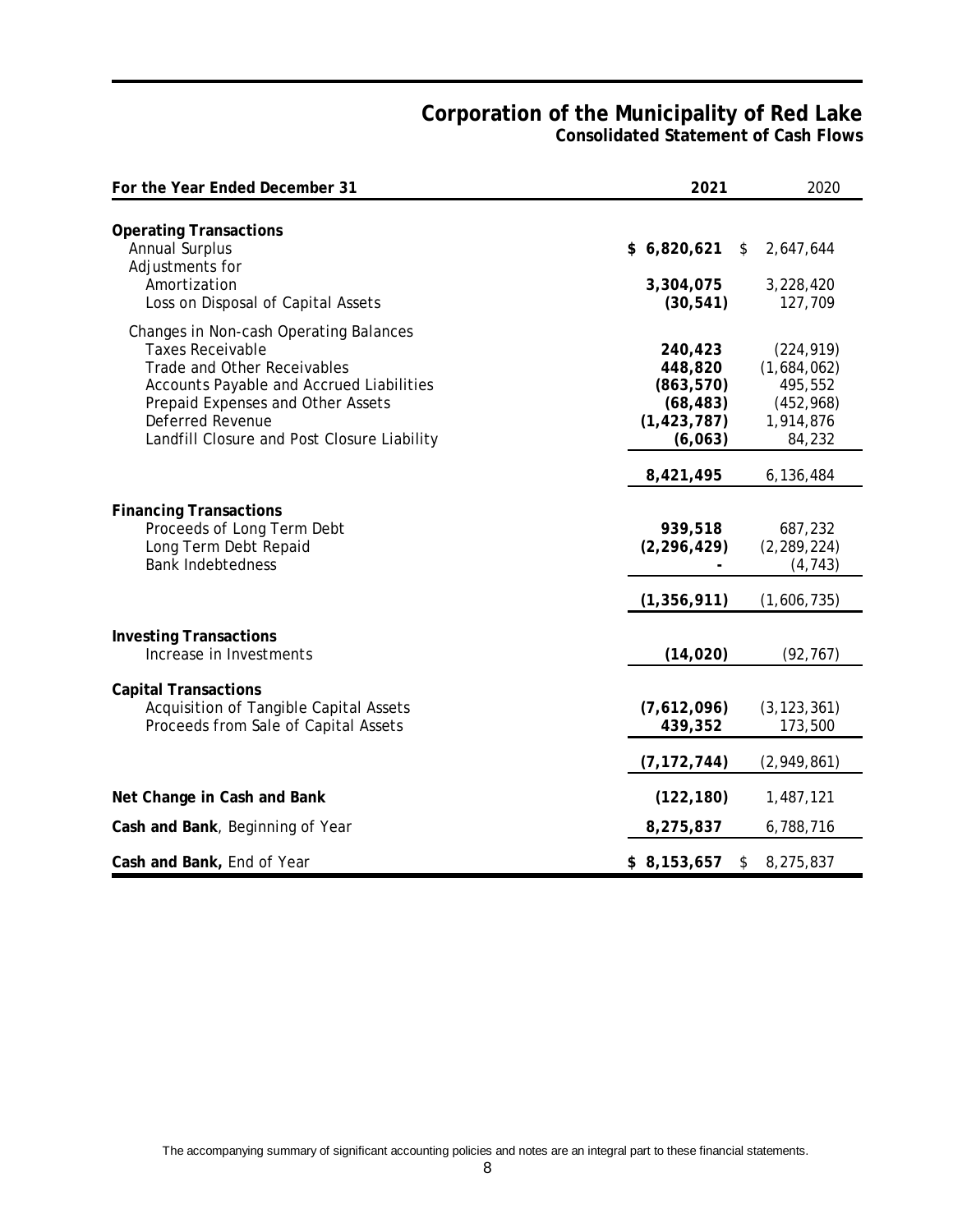| Management Responsibility     | The consolidated financial statements of the Corporation of the<br>Municipality of Red Lake are the responsibility of management. They<br>have been prepared in accordance with Canadian generally accepted<br>accounting principles established by the Public Sector Accounting<br>Board (PSAB) of the Chartered Professional Accountants of Canada.                                                                                                                                                                            |
|-------------------------------|----------------------------------------------------------------------------------------------------------------------------------------------------------------------------------------------------------------------------------------------------------------------------------------------------------------------------------------------------------------------------------------------------------------------------------------------------------------------------------------------------------------------------------|
| <b>Basis of Consolidation</b> | The consolidated statements reflect the assets, liabilities, sources of<br>financing and expenses of the current fund, capital fund, reserves and<br>reserve funds of all municipal organizations, committees, and boards<br>which are owned or controlled by Council. All interfund assets and<br>liabilities and revenues and expenses have been eliminated on<br>consolidation.                                                                                                                                               |
|                               | The following boards and municipal enterprises owned or controlled by<br>Council have been consolidated:                                                                                                                                                                                                                                                                                                                                                                                                                         |
|                               | - Red Lake Public Library Board<br>- Red Lake Regional Heritage Centre Board<br>- Red Lake Airport                                                                                                                                                                                                                                                                                                                                                                                                                               |
| Basis of Accounting           | Revenues and expenses are reported on the accrual basis of<br>accounting. The accrual basis of accounting recognizes revenues as<br>they become available and measurable; expenses are recognized as<br>they are incurred and measurable as a result of receipt of goods or<br>services and the creation of a legal obligation to pay.                                                                                                                                                                                           |
| <b>Government Transfers</b>   | Government transfers are recognized in the year in which the events<br>giving rise to the transfers occur, providing the transfers are<br>authorized, any eligibility criteria have been met and reasonable<br>estimates of the amounts can be made.                                                                                                                                                                                                                                                                             |
| Revenue Recognition           | Revenues are recognized as follows:                                                                                                                                                                                                                                                                                                                                                                                                                                                                                              |
|                               | a) Tax revenue is recorded at estimated amounts when they meet the<br>definition of an asset, have been authorized and the taxable event<br>occurs. For property taxes, the taxable event is the period for<br>which the tax is levied. Taxes receivable are recognized net of an<br>allowance for anticipated uncollectible amounts.<br>b) Fees and user charges are recognized on a quarterly basis as<br>services are provided.<br>c) Other revenues are recorded when collected or when collection is<br>reasonably assured. |
| Investments                   | Temporary investments are recorded at cost, unless the market value<br>has declined below cost, in which case they are written down to<br>market value.                                                                                                                                                                                                                                                                                                                                                                          |
|                               | Portfolio investments are recorded at amortized cost unless there is a<br>loss in value that is other than a temporary decline. Gains and losses<br>on investments are recorded in the statement of operations once<br>realized.                                                                                                                                                                                                                                                                                                 |
|                               | Investment income earned on current fund, reserves and reserve fund<br>are reported as revenue in the period earned.                                                                                                                                                                                                                                                                                                                                                                                                             |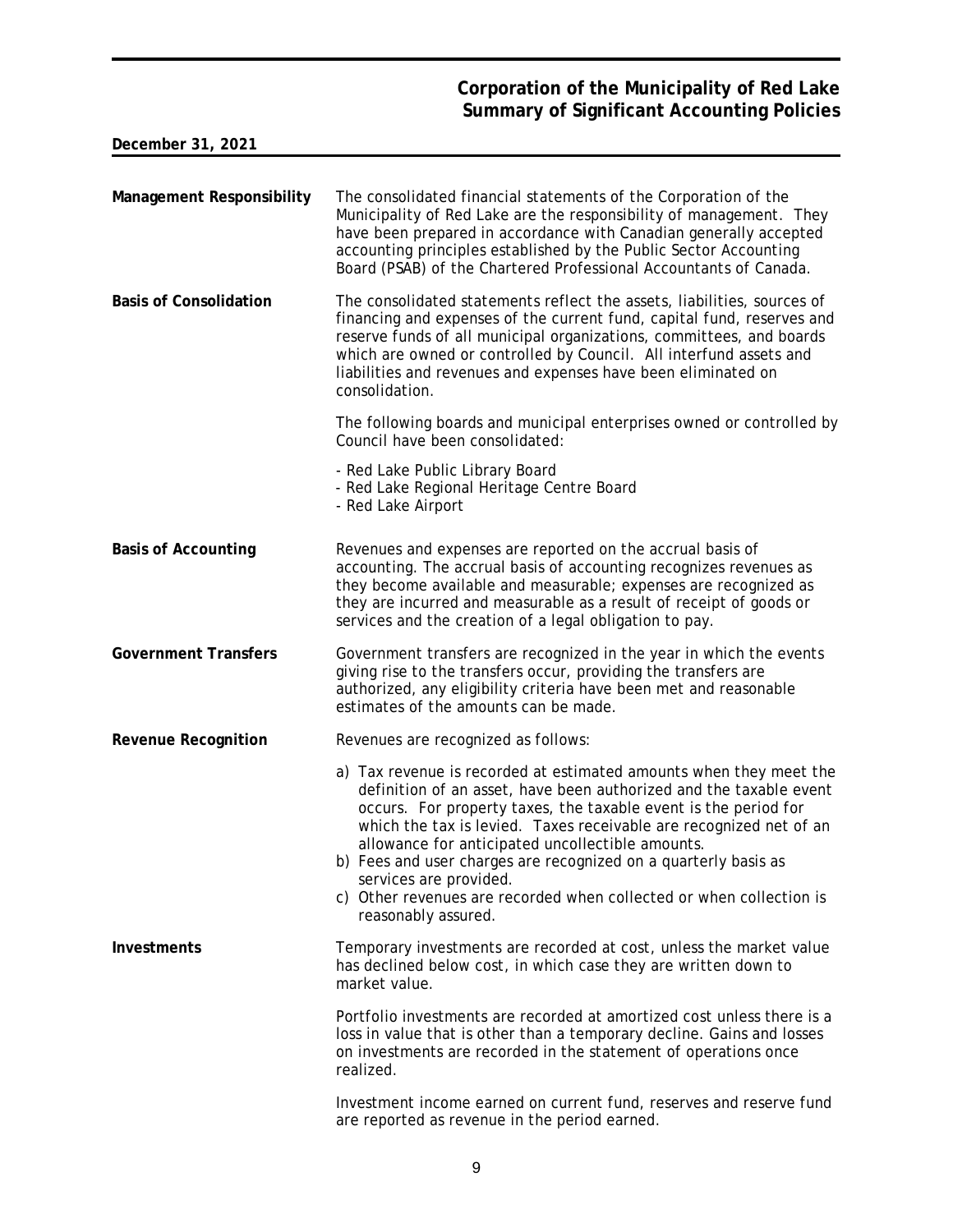| Deferred Revenue               | Revenue restricted by legislation, regulation or agreement and not<br>available for general municipal purposes is reported as deferred<br>revenue on the consolidated statement of financial position. The<br>revenue is reported on the consolidated statement of operations in<br>the year in which it is used for the specified purpose.                                                                                                                                                                                                                                                                                                                          |                                                                                                                    |  |  |  |  |  |
|--------------------------------|----------------------------------------------------------------------------------------------------------------------------------------------------------------------------------------------------------------------------------------------------------------------------------------------------------------------------------------------------------------------------------------------------------------------------------------------------------------------------------------------------------------------------------------------------------------------------------------------------------------------------------------------------------------------|--------------------------------------------------------------------------------------------------------------------|--|--|--|--|--|
| <b>School Boards</b>           | The municipality collects taxation revenue on behalf of the school<br>boards. The taxation, other revenues, expenses, assets and liabilities<br>with respect to the operations of the school boards are not reflected                                                                                                                                                                                                                                                                                                                                                                                                                                                |                                                                                                                    |  |  |  |  |  |
| <b>Trust Funds</b>             | Funds held in trust by the municipality, and their related operations,<br>are not included in these financial statements. The financial position<br>of the trust funds are reported separately on the trust funds<br>statement of continuity and balance sheet.                                                                                                                                                                                                                                                                                                                                                                                                      |                                                                                                                    |  |  |  |  |  |
| <b>Tangible Capital Assets</b> | Tangible capital assets are recorded at cost less accumulated<br>amortization. Cost includes all costs directly attributable to<br>acquisition or construction of the tangible capital asset including<br>transportation costs, installation costs, design and engineering fees,<br>legal fees and site preparation costs. Contributed tangible capital<br>assets are recorded at fair value at the time of the donation, with a<br>corresponding amount recorded as revenue. Amortization is recorded<br>on a straight-line basis over the estimated life of the tangible capital<br>asset commencing once the asset is available for productive use as<br>follows: |                                                                                                                    |  |  |  |  |  |
|                                | <b>Buildings</b><br>Machinery and equipment<br>Furniture and equipment<br>Vehicles<br>Roads, sidewalks and streetlights<br>Water and sewer infrastructure<br>Land improvements and leaseholds                                                                                                                                                                                                                                                                                                                                                                                                                                                                        | 20 to 50 years<br>15 to 25 years<br>8 to 15 years<br>8 years<br>10 to 20 years<br>20 to 50 years<br>15 to 30 years |  |  |  |  |  |
|                                | Works of art and cultural and historic assets are not recorded as assets                                                                                                                                                                                                                                                                                                                                                                                                                                                                                                                                                                                             |                                                                                                                    |  |  |  |  |  |

in these consolidated statements.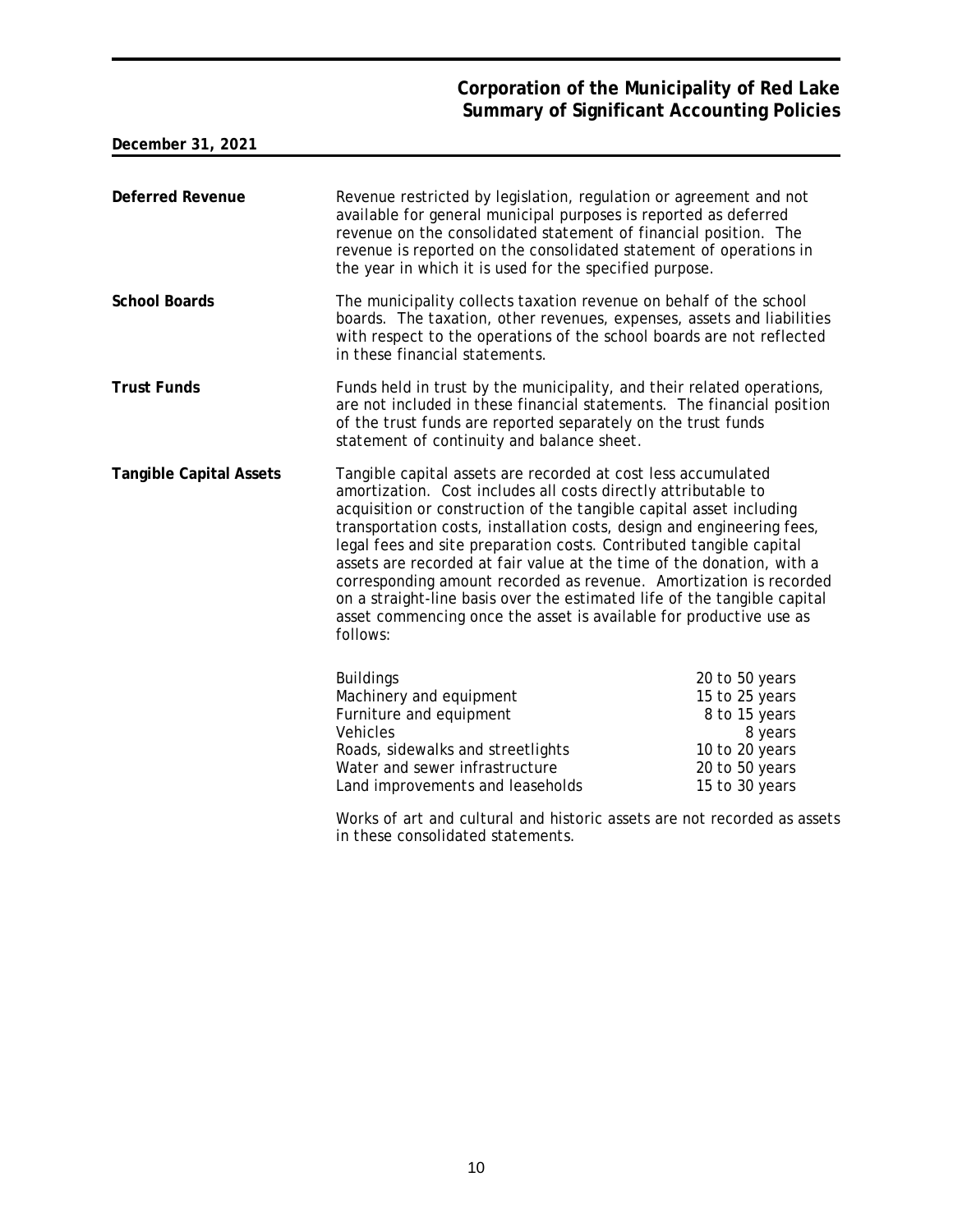| Liability for                                                                |                                                                                                                                                                                                                                                                                                                                                                                                                                                                                                                                                                                                                                                                                                                                                                                                   |
|------------------------------------------------------------------------------|---------------------------------------------------------------------------------------------------------------------------------------------------------------------------------------------------------------------------------------------------------------------------------------------------------------------------------------------------------------------------------------------------------------------------------------------------------------------------------------------------------------------------------------------------------------------------------------------------------------------------------------------------------------------------------------------------------------------------------------------------------------------------------------------------|
| <b>Contaminated Sites</b><br>Use of Estimates and<br>Measurement Uncertainty | A contaminated site is a site at which substances occur in<br>concentration that exceed the maximum acceptable amounts under an<br>environmental standard. Sites that are currently in productive use are<br>only considered a contaminated site if an unexpected event results in<br>contamination. A liability for remediation of contaminated sites is<br>recognized when the organization is directly responsible or accepts<br>responsibility; it is expected that future economic benefits will be<br>given up; and a reasonable estimate of the amount can be made. The<br>liability includes all costs directly attributable to remediation<br>activities including post remediation operations, maintenance and<br>monitoring. The liability is recorded net of any expected recoveries. |
|                                                                              | The preparation of financial statements in accordance with Canadian<br>generally accepted accounting principles requires management to<br>make estimates and assumptions that affect the reported amounts of<br>assets and liabilities at the date of the financial statements, and the<br>reported amounts of revenues and expenses during the reported<br>period. Actual results could differ from management's best estimates<br>as additional information becomes available in the future.                                                                                                                                                                                                                                                                                                    |
|                                                                              | In particular, management's estimate for the Landfill Liability, as<br>described in Note 5, is subject to measurement uncertainty. The<br>estimate is based on assumptions and calculations contained in an<br>engineer's report, modified as necessary for the passage of time and<br>actual use of the landfill site. Other accounts subject to significant<br>estimates include useful lives of tangible capital assets and allowances<br>for doubtful taxes, tax revenue due to reassessments and appeals,<br>accounts receivable and contaminated sites. Actual results could differ<br>significantly from those estimates because of the uncertainty related<br>to future cost estimates and future use of the landfill site.                                                               |
|                                                                              | The cost of other post-employment benefits offered to employees are<br>actuarially determined using the projected benefit method, prorated<br>on service and based on management's best estimate assumptions.<br>Under this method, the projected post-retirement benefit is deemed<br>to be earned on a pro-rata basis over the years of service in the<br>attribution period commencing at the date of hire, and ending at the                                                                                                                                                                                                                                                                                                                                                                  |

earliest age the employee could retire and qualify for benefits.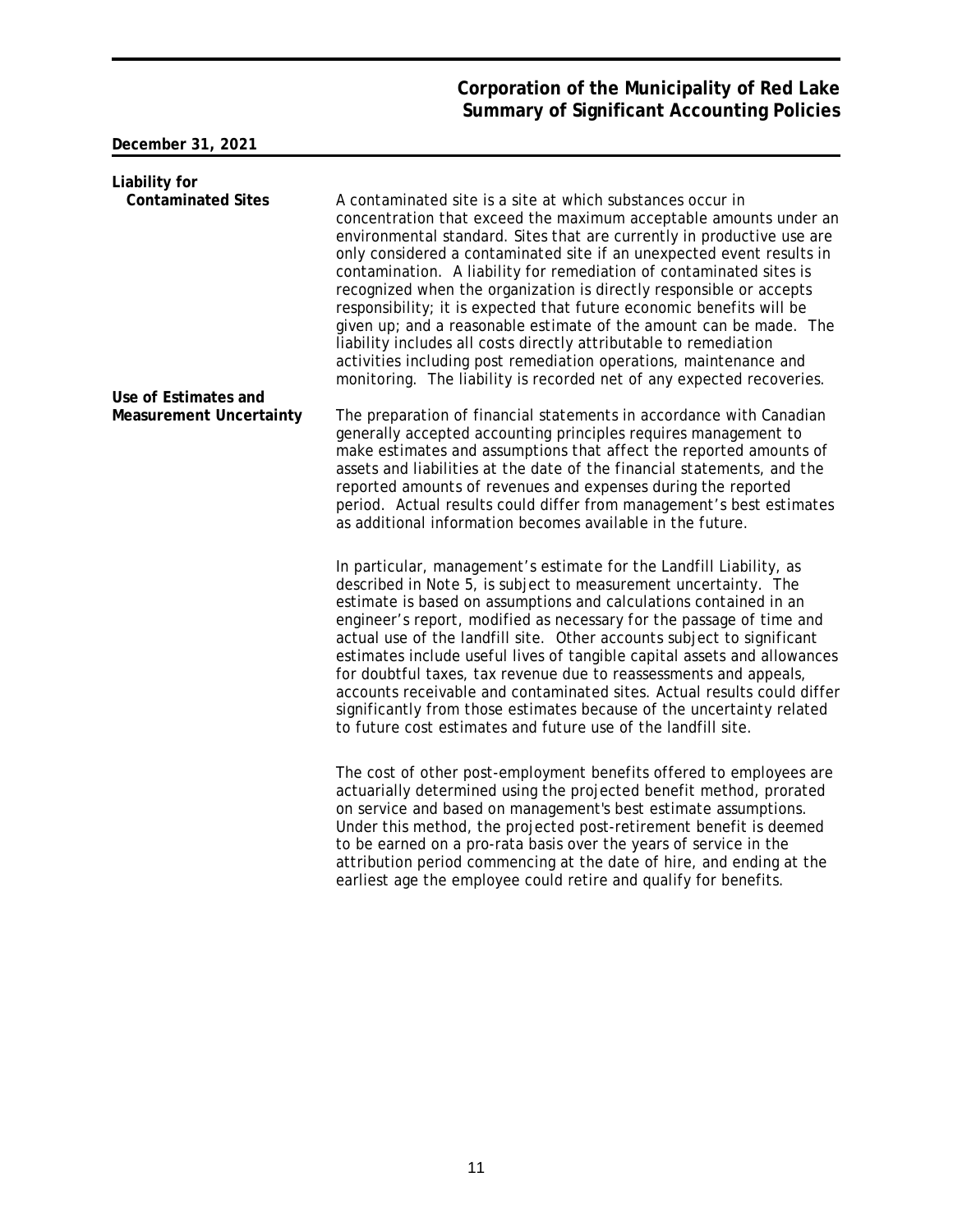| Pensions and Employee       |                                                                                                                                                                                                                                                                                                                                                                                                                                                                                                                                                                                                                                                                                                                                                                                                                                    |  |  |  |  |
|-----------------------------|------------------------------------------------------------------------------------------------------------------------------------------------------------------------------------------------------------------------------------------------------------------------------------------------------------------------------------------------------------------------------------------------------------------------------------------------------------------------------------------------------------------------------------------------------------------------------------------------------------------------------------------------------------------------------------------------------------------------------------------------------------------------------------------------------------------------------------|--|--|--|--|
| <b>Benefits</b>             | Pension Plan<br>The Municipality is an employer member of the Ontario Municipal<br>Employees Retirement System (OMERS), which is a multi-employer,<br>defined benefit pension plan. The Board of Trustees, representing plan<br>members and employers, is responsible for overseeing the management of<br>the pension plan, including investment of the assets and administration of<br>the benefits. The Municipality has adopted defined contribution plan<br>accounting principles for this Plan because insufficient information is<br>available to apply defined benefit plan accounting principles. The<br>Municipality records as pension expense the current service cost,<br>amortization of past service costs and interest costs related to the future<br>employer contributions to the Plan for past employee service. |  |  |  |  |
|                             | Sick Leave<br>The collective Bargaining Agreement between the Municipality and the<br>Union provides for sick leave credits for its employees. Employees may<br>carry over unused sick time to a maximum of \$420 per employee.                                                                                                                                                                                                                                                                                                                                                                                                                                                                                                                                                                                                    |  |  |  |  |
|                             | Vacation<br>Employees are required to take their vacation time before December 31<br>each year, with a maximum allowable carry over of one week.                                                                                                                                                                                                                                                                                                                                                                                                                                                                                                                                                                                                                                                                                   |  |  |  |  |
| <b>Non-Financial Assets</b> | Non-financial assets are not available to discharge existing liabilities<br>and are held for use in the provision of services. They have useful lives<br>beyond the current year and are not intended for sale in the ordinary<br>course of operations.                                                                                                                                                                                                                                                                                                                                                                                                                                                                                                                                                                            |  |  |  |  |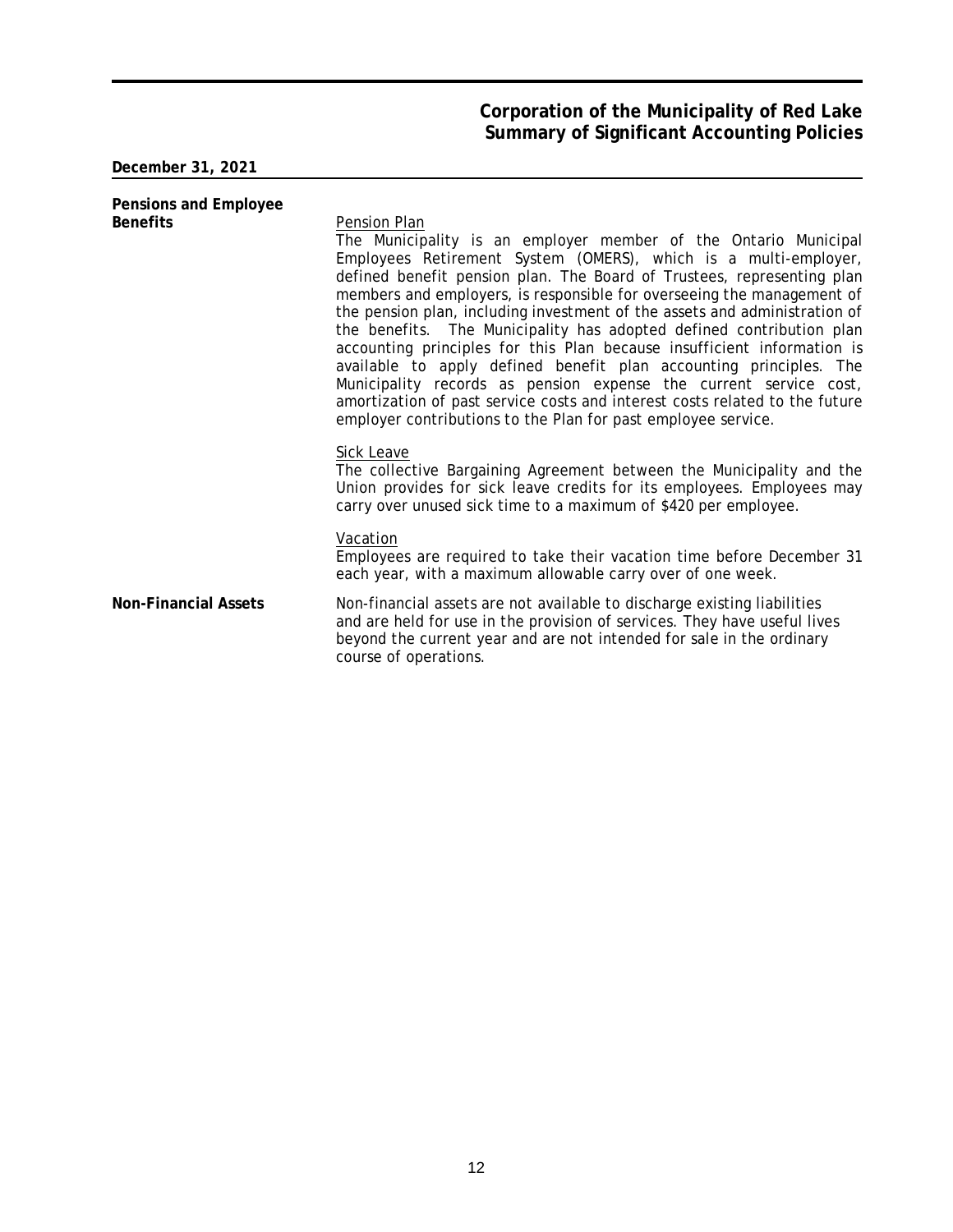# **Corporation of the Municipality of Red Lake Notes to Consolidated Financial Statements**

## **December 31, 2021**

**1. Cash and Bank**

|    |                                                                                                                                 |     | 2021                         |               | 2020                 |
|----|---------------------------------------------------------------------------------------------------------------------------------|-----|------------------------------|---------------|----------------------|
|    | Unrestricted Cash<br>Restricted Cash for Reserves                                                                               |     | $$1,343,885$ \$<br>6,809,772 |               | 940,494<br>7,335,343 |
|    |                                                                                                                                 | \$. | 8,153,657                    | <sup>\$</sup> | 8,275,837            |
| 2. | Investments                                                                                                                     |     |                              |               |                      |
|    |                                                                                                                                 |     | 2021                         |               | 2020                 |
|    | Restricted<br>Red Lake Regional Heritage Centre Board - CIBC Canadian<br>T-Bill fund (market value \$50,784)                    | \$  | 50,784 \$                    |               | 50,724               |
|    | Red Lake Public Library Board - GICs bearing interest at<br>0.5% and maturing July and December 2021 (market<br>value \$87,444) |     | 87,444                       |               | 86,998               |
|    | ONE Funds - gas tax, airport improvement and<br>airport parking investments (book value \$1,431,017)                            |     | 1,480,074                    |               | 1,466,560            |
|    |                                                                                                                                 |     | 1,618,302                    | \$            | 1,604,282            |
|    |                                                                                                                                 |     |                              |               |                      |

## **3. Bank Indebtedness**

The Corporation of the Municipality of Red Lake has a revolving credit facility with the Canadian Imperial Bank of Commerce for \$2,000,000. Advances under this facility are due on demand and bear interest at prime, payable monthly.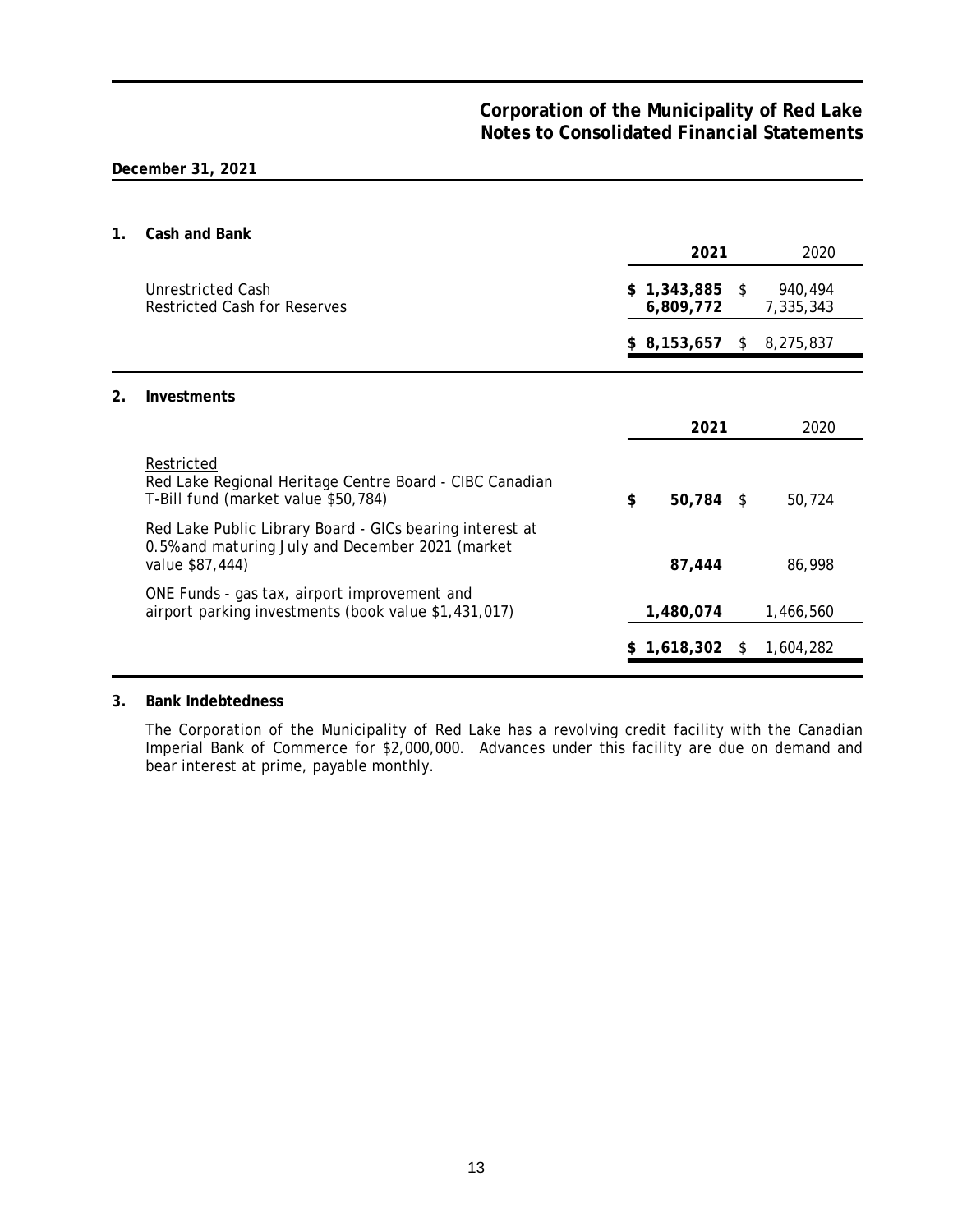## **4. Deferred Revenue**

|                                                 | Gas Tax       | <b>ACAP</b> |                          | Other      |  | 2021                    |    | 2020       |  |
|-------------------------------------------------|---------------|-------------|--------------------------|------------|--|-------------------------|----|------------|--|
| Opening balance<br>Add:                         | \$<br>985,925 |             | $$2,003,452$ \$          |            |  | 122,869 \$ 3,112,246 \$ |    | 1,197,370  |  |
| Amounts received<br>in the year                 | 506,653       |             | $\overline{\phantom{a}}$ | 341,088    |  | 847.741                 |    | 2,486,877  |  |
| <b>Externally restricted</b><br>interest earned |               |             |                          | 2,314      |  | 2,314                   |    | 40,609     |  |
| Less:<br>Project expenses                       |               |             | (2,003,452)              | (270, 390) |  | (2, 273, 842)           |    | (612, 610) |  |
| Closing balance                                 | 1,492,578     | \$          | - \$                     | 195,881    |  | \$1,688,459             | \$ | 3.112.246  |  |

Gas tax revenue is provided by the Government of Canada. The use of the funding is established by funding agreement. Gas tax funding may be used towards designated community energy, water, wastewater, solid waste and capacity building projects as specified in the funding agreements.

ACAP represents the Airport Capital Assistance Program funding received from the Minister of Transport Canada.

## **5. Landfill Closure and Post Closure Liability**

The Environmental Protection Act sets out the regulatory requirements to properly close and maintain all active and inactive landfill sites. Under environmental law, there is a requirement for closure and post closure care of solid waste landfill sites. This requirement is to be provided for over the estimated life of the landfill site based on usage.

Landfill closure and post closure care requirements have been defined in accordance with industry standards and include final covering and landscaping of the landfill, pumping of ground water and leachates from the site, and ongoing environmental monitoring, site inspection and maintenance. The reported liability is based on estimates and assumptions with respect to events extending over a twenty five year period using the best information available to management. Future events may result in significant changes to the estimated total expenditures, capacity used or total capacity and the estimated liability, and would be recognized prospectively, as a change in estimate, when applicable.

In 2021, the Municipal's primary landfill site was in the post closure monitoring stage, with actual costs aligned with previous management estimates. Estimated post closure costs are based on an average of actual costs incurred since closure and are approximately \$41,900 per annum for a further 21 years. At December 31, 2021, an amount of \$633,929 (2020 - \$639,992) has been accrued as a liability based on a discount factor of 3% and an inflation rate of 3.50%.

The Municipality also has an open site with a capacity of 20,000 cubic meters, which accepts low leachate producing material adjacent to the closed landfill site. Management expects this area of the expansion to have an expected useful life of approximately 23 more years. A further 20,000 cubic meter expansion site is anticipated to be developed within the next eight to ten years.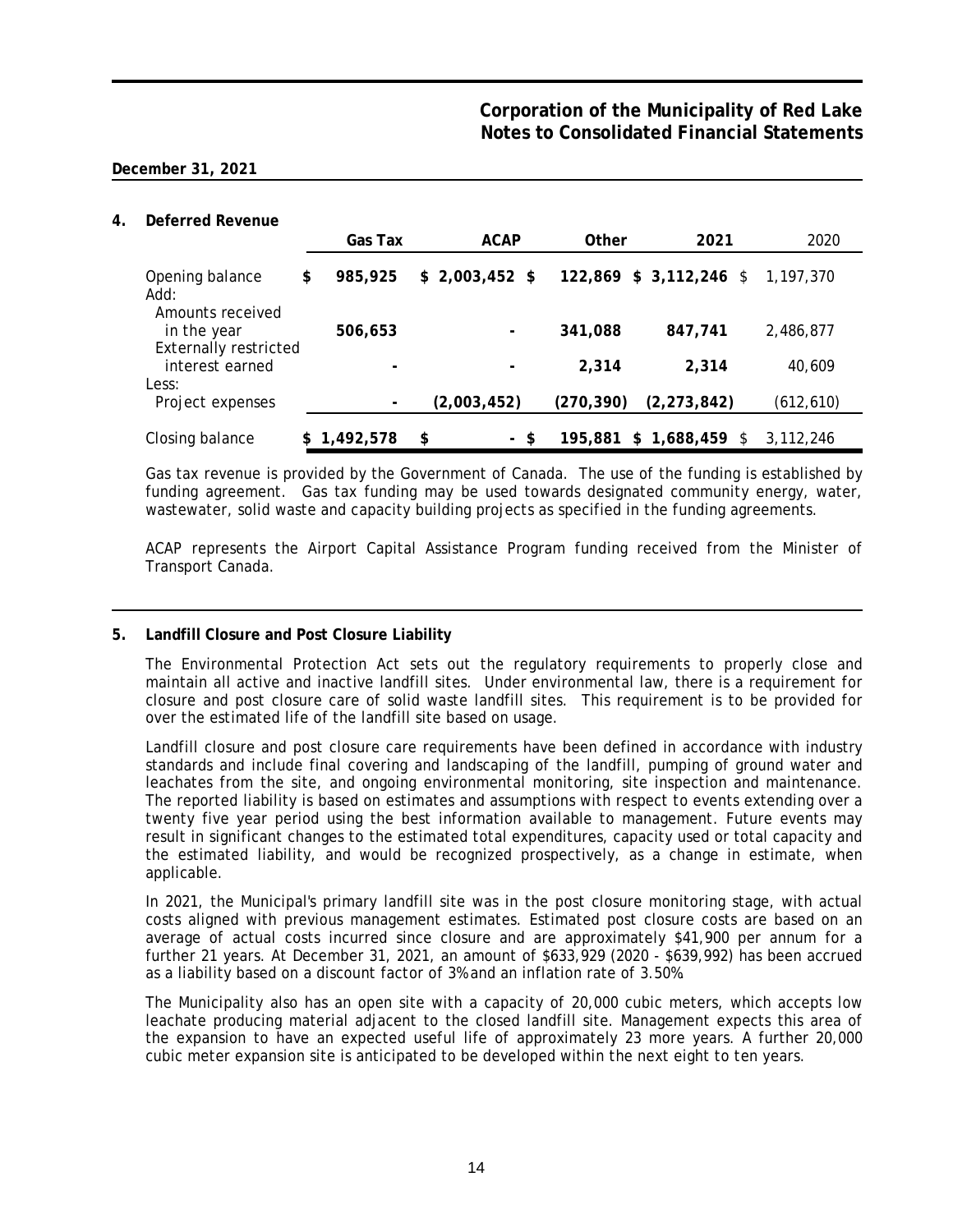# **Corporation of the Municipality of Red Lake Notes to Consolidated Financial Statements**

# **December 31, 2021**

# **6. Long Term Liabilities**

|                                                                                                                                                                                                     | 2021          | 2020          |  |
|-----------------------------------------------------------------------------------------------------------------------------------------------------------------------------------------------------|---------------|---------------|--|
| CIBC Demand instalment loan, repayable monthly at \$6,094 plus<br>interest at prime, maturing February 2027 (Loan # 6028551)                                                                        | \$<br>377,848 | \$<br>450,980 |  |
| Ontario Municipal Economic Infrastructure Financing Authority<br>advances, repayable semi-annually at \$81,281 plus interest at<br>2.37%, matured December 2021                                     |               | 162,562       |  |
| Ontario Municipal Economic Infrastructure Financing Authority<br>advance, repayable semi-annually at blended principal and<br>interest instalments of \$160,094 at 3.52%, maturing November<br>2026 | 1,456,283     | 1,718,273     |  |
| CIBC Demand instalment loan, repayable \$11,651 monthly plus<br>interest payable at prime, maturing February 2032 (Loan #-<br>6028950)                                                              | 1,514,650     | 1,654,463     |  |
| CIBC Demand instalment loan, repayable \$6,812 monthly plus<br>interest at prime, maturing February 2032 (Loan # - 6028659)                                                                         | 831,021       | 912,761       |  |
| Federation of Canadian Municipalities Ioan, repayable \$121,827<br>semi-annually in June and December including interest at 2%,<br>maturing June 2032                                               | 2,297,317     | 2,492,113     |  |
| CIBC demand instalment loan, repayable in quarterly payments of<br>\$23,862 plus interest at prime, matured May 2021 (Loan #-<br>6027652)                                                           |               | 71,585        |  |
| CIBC Demand instalment loan, repayable \$1,258 monthly at prime<br>rate, maturing October 2027 (Loan # - 6028853)                                                                                   | 88,100        | 103,203       |  |
| CIBC Demand instalment loan, repayable \$705 monthly plus<br>interest at prime, maturing October 2022 (Loan # - 6028756)                                                                            | 7,050         | 15,510        |  |
| National Leasing, repayable in monthly payments of \$3,732<br>including interest at 5.86%, matured October 2021                                                                                     |               | 32,860        |  |
| Ford Credit Canada, repayable in monthly payments of \$756<br>including interest at 5.19%, matured September 2021                                                                                   |               | 8,412         |  |
| CIBC demand instalment loan, repayable \$3,246 monthly plus<br>interest at prime, maturing November 2025 (Loan # - 6028454)                                                                         | 152,567       | 191,519       |  |
| CIBC demand instalment loan, repayable \$16,857 monthly plus<br>interest at prime, maturing November 2025 (Loan # - 6028357)                                                                        | 759,899       | 962,183       |  |
| CIBC demand instalment loan, repayable quarterly at \$97,841 plus<br>interest at prime, maturing May 2030 (Loan # - 6027954)                                                                        | 3,326,602     | 3,717,967     |  |
| Carried Forward                                                                                                                                                                                     | \$10,811,337  | \$12,494,391  |  |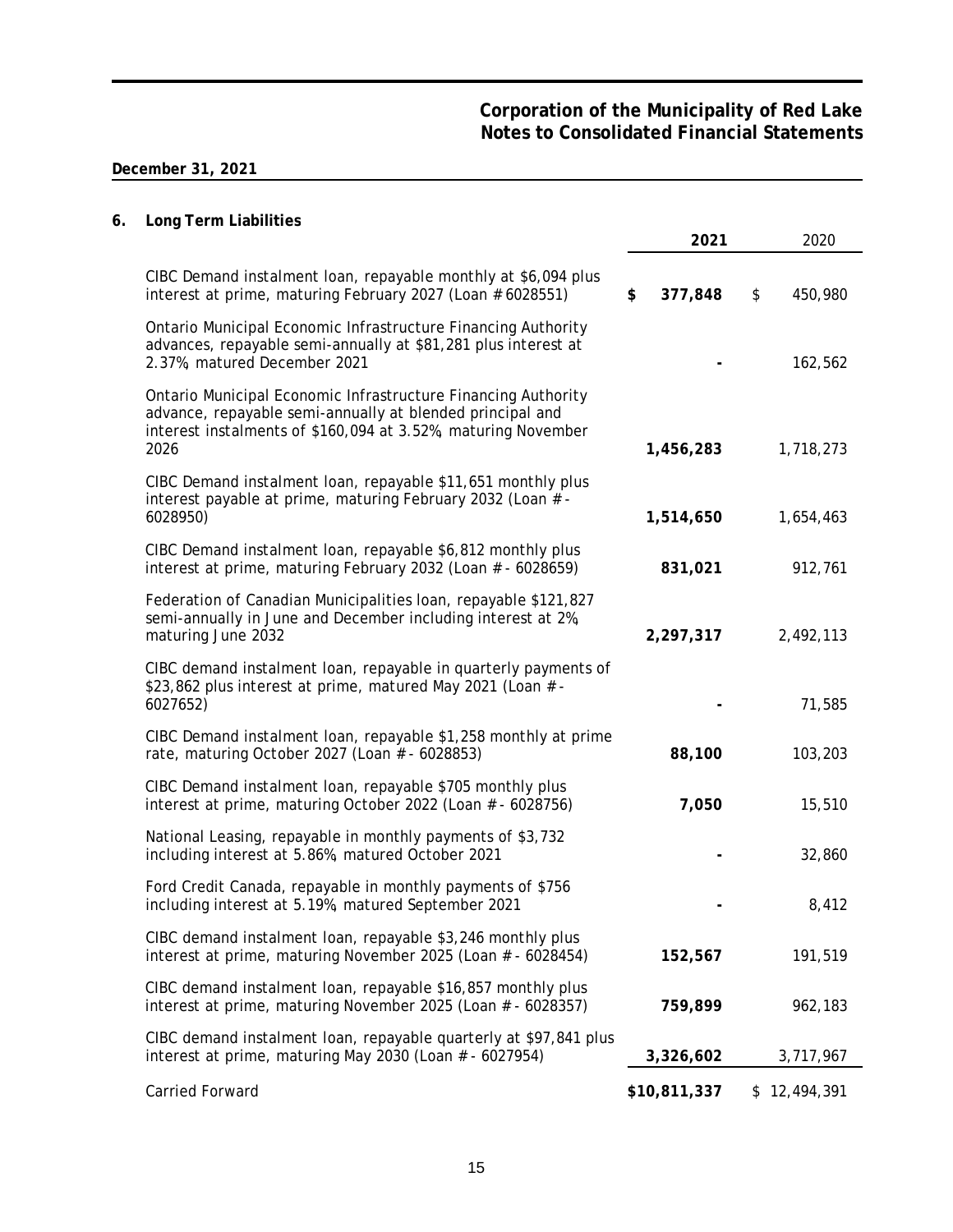# **Corporation of the Municipality of Red Lake Notes to Consolidated Financial Statements**

## **December 31, 2021**

| 6. | Long Term Liabilities - continued                                                                                                                                      | 2021         | 2020             |
|----|------------------------------------------------------------------------------------------------------------------------------------------------------------------------|--------------|------------------|
|    | Brought Forward                                                                                                                                                        | \$10,811,337 | \$12,494,391     |
|    | CIBC demand instalment loan, repayable in monthly payments of<br>\$79,714 increasing by 4.8% annually, plus interest at 4.24%,<br>maturing May 2033 (Loan # - 6030157) | 1,617,679    | 1,718,625        |
|    | CIBC demand instalment loan, repayable monthly at \$15,094<br>including interest at 3.87%, maturing March 2029 (Loan #-<br>6030156)                                    | 1,143,465    | 1,277,518        |
|    | CIBC demand instalment loan, repayable monthly at \$23,155<br>including interest at 3.38%, maturing July 2022 (Loan # - 1831054)                                       | 160,271      | 427,786          |
|    | CIBC demand instalment loan, repayable monthly at \$2,275<br>plus interest at 2.45%, maturing July 2025 (Loan # - 1831259)                                             | 88,729       | 116,030          |
|    | CIBC demand instalment loan, repayable monthly at \$1,407<br>plus interest at 2.45%, maturing July 2030 (Loan # - 1831151)                                             | 139,332      | 156,220          |
|    | CIBC demand instalment loan, repayable monthly at \$2,121<br>plus interest at 2.45%, maturing July 2035 (Loan # - 1831356)                                             | 337,291      | 362,747          |
|    | CIBC demand instalment loan, repayable in monthly payments of<br>\$233 plus interest at 2.74%, maturing May 2026 (Loan # - 1831550)                                    | 11,275       |                  |
|    | CIBC demand instalment loan, repayable in monthly payments of<br>\$1,929 plus interest at 2.74%, maturing May 2031 (Loan #-<br>1831658)                                | 178,749      |                  |
|    | CIBC demand instalment loan, repayable in monthly payments of<br>\$5,494 plus interest at 2.74%, maturing May 2036 (Loan #-<br>1831453)                                | 708,278      |                  |
|    |                                                                                                                                                                        | \$15,196,406 | 16,553,317<br>\$ |

Principal payments for the next five fiscal years and thereafter if not demanded are as follows:

| 2022       | S. | 1,965,086 |
|------------|----|-----------|
| 2023       |    | 1,821,508 |
| 2024       |    | 1,846,079 |
| 2025       |    | 1,798,601 |
| 2026       |    | 1.627.881 |
| Thereafter |    | 6,137,251 |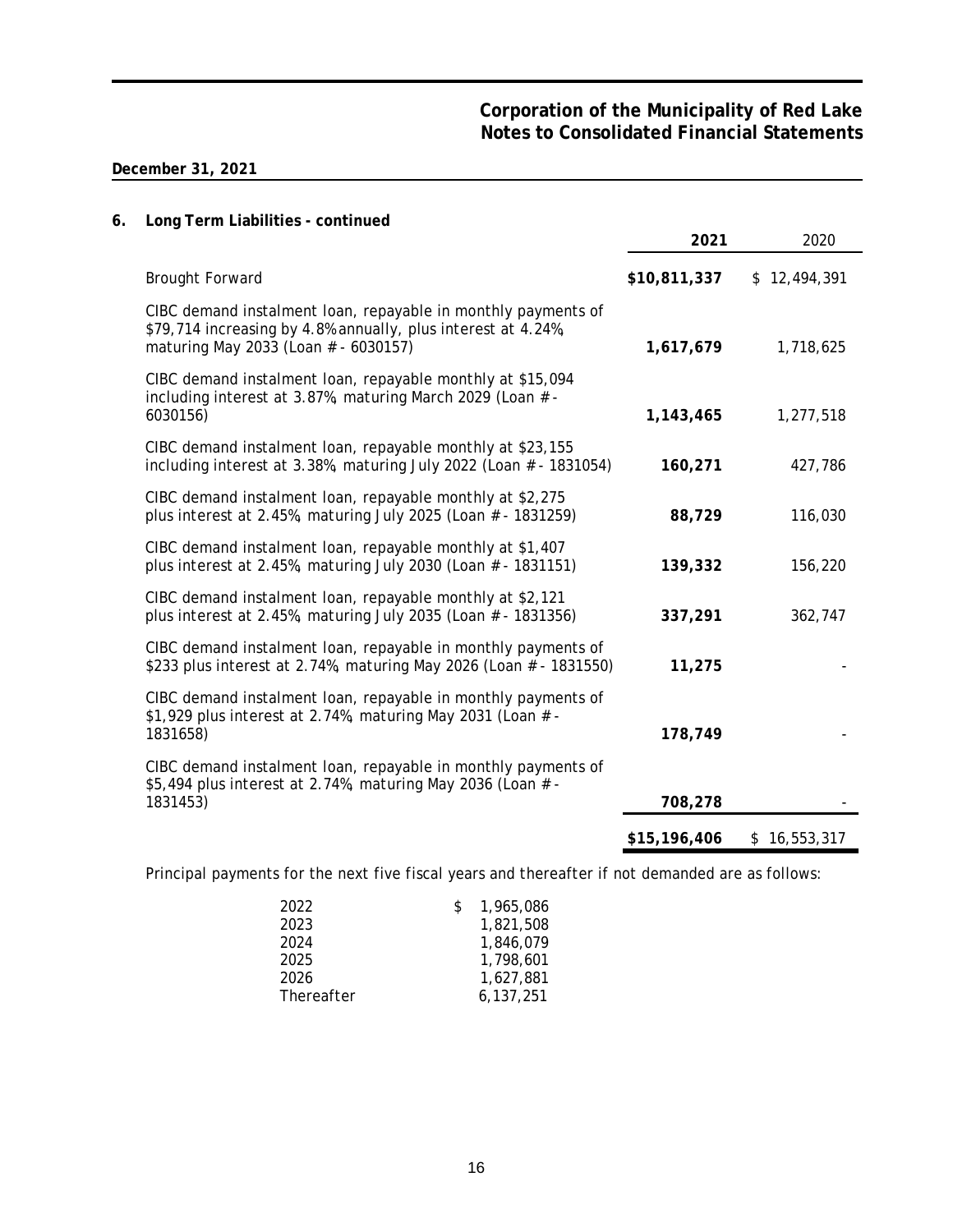# **7. Tangible Capital Assets**

|                                                |            |                            |                                             |                 |                                                            |                             |                                        | 2021             |
|------------------------------------------------|------------|----------------------------|---------------------------------------------|-----------------|------------------------------------------------------------|-----------------------------|----------------------------------------|------------------|
|                                                | Land       | <b>Buildings</b>           | Machinery,<br>Furniture<br>and<br>Equipment | <b>Vehicles</b> | Roads,<br>Sidewalks,<br>Bridges and<br><b>Streetlights</b> | Water and<br>Sewer          | Land<br>Improvements<br>and Leaseholds | Total            |
| Cost, Beginning of Year<br>Additions           |            | $$1,106,749$ $$48,143,557$ | $$10,411,042$ \$                            | 567,435         | \$                                                         | 21,180,850 \$ 19,641,111 \$ | 12,995,159                             | \$114,045,903    |
|                                                | 87,046     | 182,357                    | 693,268                                     | 44,395          | 4,182,856                                                  | 193,857                     | 2,228,317                              | 7,612,096        |
| Disposals                                      | (111, 530) | (320, 573)                 | (380, 216)                                  |                 | (924, 280)                                                 |                             |                                        | (1, 736, 599)    |
| Cost, End of Year                              | ,082,265   | 48,005,341                 | 10,724,094                                  | 611,830         | 24,439,426                                                 | 19,834,968                  | 15,223,476                             | 119,921,400      |
| Accumulated Amortization,<br>Beginning of Year |            | 15,412,294                 | 7,416,846                                   | 445,473         | 14, 173, 904                                               | 11,869,100                  | 4,624,003                              | 53,941,620       |
| Amortization                                   |            | 1,004,519                  | 486,502                                     | 30,914          | 704,931                                                    | 434,492                     | 642,717                                | 3,304,075        |
| <b>Disposals</b>                               |            | (72, 771)                  | (333, 342)                                  |                 | (921, 675)                                                 |                             |                                        | (1, 327, 788)    |
| Accumulated Amortization, End<br>of Year       |            | 16,344,042                 | 7,570,006                                   | 476,387         | 13,957,160                                                 | 12,303,592                  | 5,266,720                              | 55,917,907       |
| Net Carrying Amount, End of<br>Year            | 1,082,265  | \$31,661,299               | 3,154,088 \$<br><b>S</b>                    | 135,443         | 10,482,266<br>- \$                                         | $$7,531,376$ \$             | 9,956,756                              | 64,003,493<br>\$ |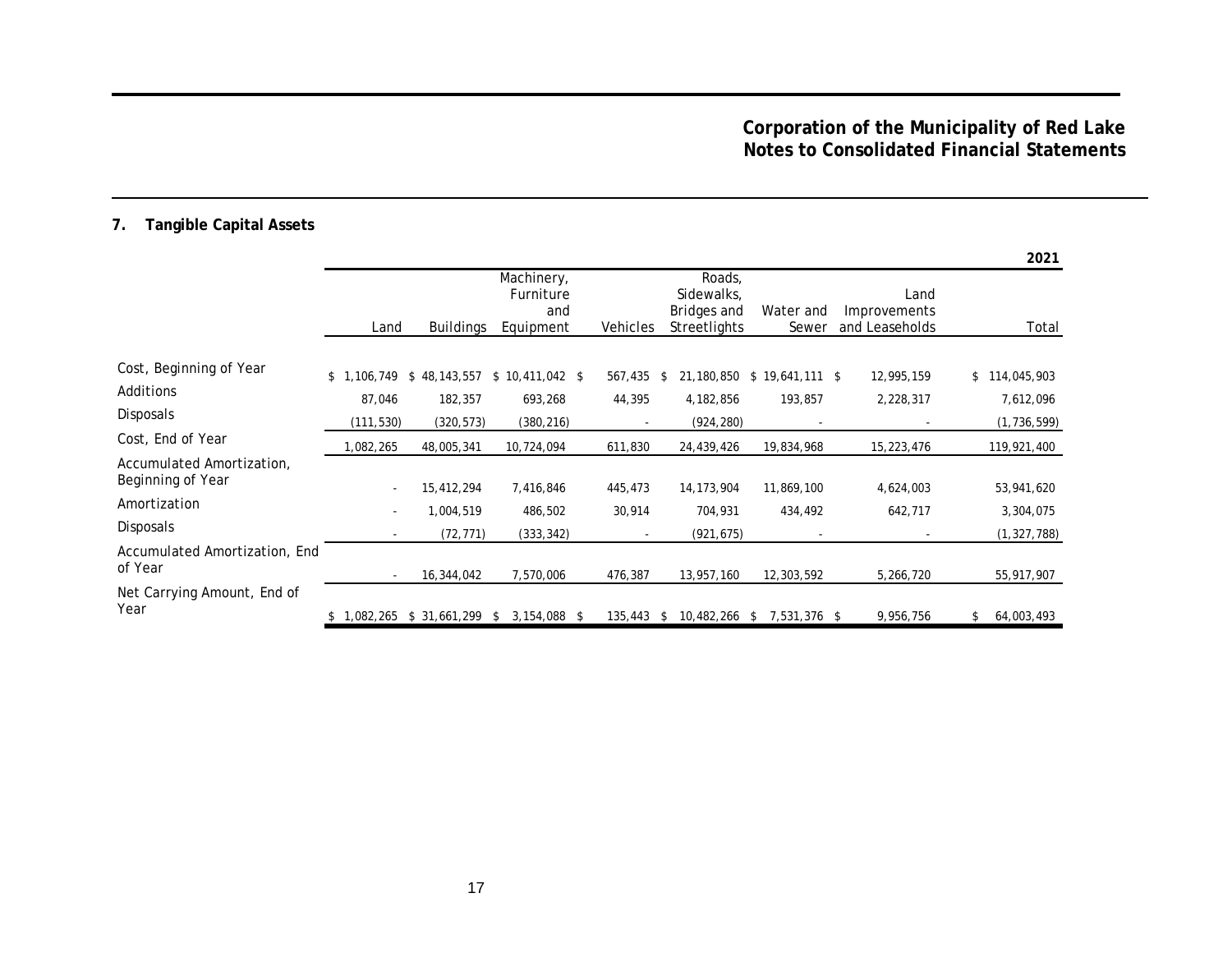2020

## **7. Tangible Capital Assets (continued)**

|                                                |                          |                  |                                             |            |                                                          |                    |                                        | 2020             |
|------------------------------------------------|--------------------------|------------------|---------------------------------------------|------------|----------------------------------------------------------|--------------------|----------------------------------------|------------------|
|                                                | Land                     | <b>Buildings</b> | Machinery,<br>Furniture<br>and<br>Equipment | Vehicles   | Roads,<br><b>Sidewalks</b><br>and<br><b>Streetlights</b> | Water and<br>Sewer | Land<br>Improvements<br>and Leaseholds | Total            |
| Cost, Beginning of Year                        | \$1,217,290              | $$47,922,437$ \$ | $9,772,421$ \$                              | 522,589    | 19,859,039<br>\$                                         | $$19,366,539$ \$   | 12,797,848                             | \$111,458,163    |
| Additions                                      |                          | 519,723          | 765,098                                     | 44,846     | 1,321,811                                                | 274,572            | 197,311                                | 3,123,361        |
| Disposals                                      | (110, 541)               | (298, 603)       | (126, 477)                                  |            |                                                          |                    |                                        | (535, 621)       |
| Cost, End of Year                              | 1,106,749                | 48, 143, 557     | 10,411,042                                  | 567,435    | 21,180,850                                               | 19,641,111         | 12,995,159                             | 114,045,903      |
| Accumulated Amortization,<br>Beginning of Year |                          | 14,515,837       | 7,052,613                                   | 414,187    | 13,489,673                                               | 11,465,195         | 4,010,107                              | 50,947,612       |
| Amortization                                   | $\overline{\phantom{a}}$ | 1,010,220        | 484,882                                     | 31,286     | 684,231                                                  | 403,905            | 613,896                                | 3,228,420        |
| Disposals                                      |                          | (113, 763)       | (120, 649)                                  |            |                                                          |                    |                                        | (234, 412)       |
| Accumulated Amortization, End<br>of Year       |                          | 15,412,294       | 7,416,846                                   | 445,473    | 14, 173, 904                                             | 11,869,100         | 4,624,003                              | 53,941,620       |
| Net Carrying Amount, End of<br>Year            | 1,106,749                | $$32,731,263$ \$ | 2,994,196 \$                                | 121,962 \$ | 7,006,946 \$                                             | 7,772,011 \$       | 8,371,156                              | 60,104,283<br>\$ |

The net book value of tangible capital assets not being amortized because they are under construction is \$Nil (2020 - \$Nil). The municipality holds various works of art and historical treasures pertaining to the Red Lake Regional Heritage Centre. These items are not recognized as tangible capital assets in the financial statements because a reasonable estimate of the future benefits associated with such property cannot be made.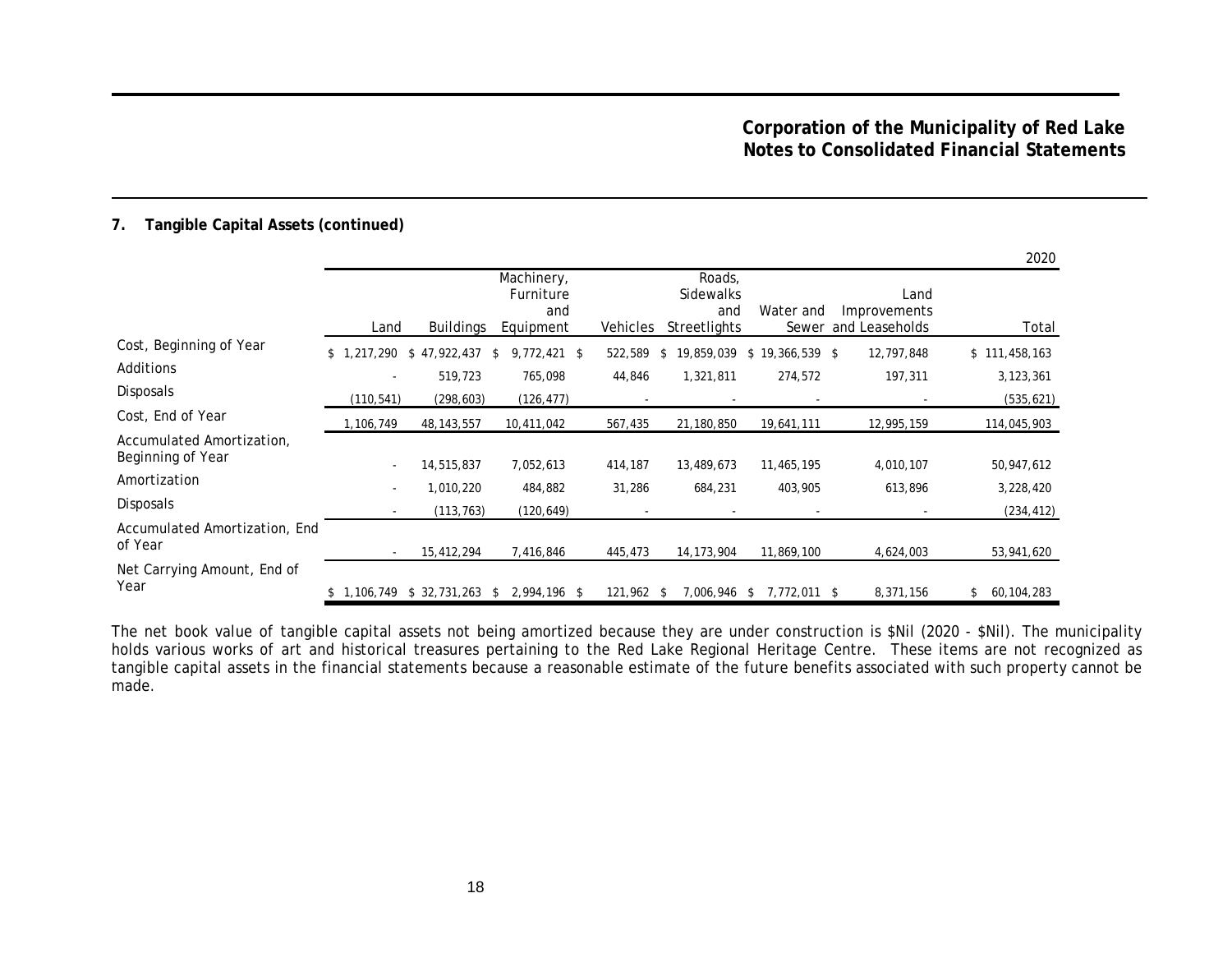#### **8. Budget Amounts**

The Financial Plan (Budget) By-Law 22-2021 approved by Council was not prepared on a basis consistent with that used to report actual financial statement results (Public Sector Accounting Standards). The budget was prepared on a modified accrual basis while Public Sector Accounting Standards require a full accrual basis. The budget expensed all tangible capital expenditures rather than including amortization expense. As a result, the budget figures presented in the statements of financial activities and changes in net debt represent the By-Laws adopted by Council with adjustments as follows:

| Budget Surplus (Deficit) per Bylaw                                                                         | \$                                           |
|------------------------------------------------------------------------------------------------------------|----------------------------------------------|
| Add:<br>Capital Expenditures<br>Budgeted Payments of Long Term Debt<br><b>Budget Transfers to Reserves</b> | 8,024,055<br>2,274,162<br>103,002            |
| Less:<br><b>Budgeted Transfers from Reserve</b><br>Budgeted Proceeds from Long-Term Debt<br>Amortization   | (448, 857)<br>(1, 340, 518)<br>(3, 283, 640) |
| Budget per Statement of Operations                                                                         | \$5,328,204                                  |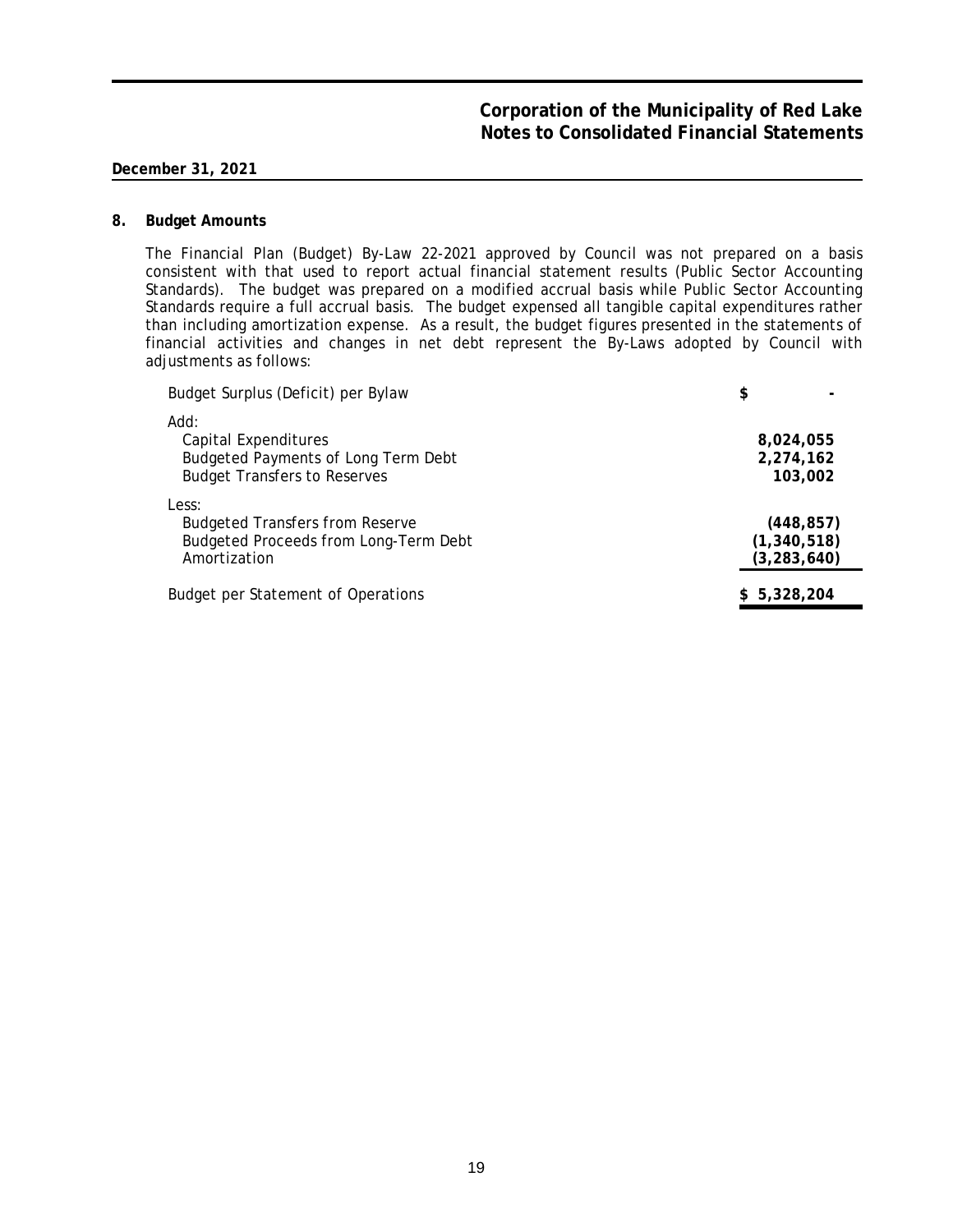# **Corporation of the Municipality of Red Lake Notes to Consolidated Financial Statements**

# **December 31, 2021**

| 9. | <b>Government Transfers</b>                          |                 |                      |                      |
|----|------------------------------------------------------|-----------------|----------------------|----------------------|
|    |                                                      | <b>Budget</b>   | 2021                 | 2020                 |
|    | Operating<br>Province of Ontario                     |                 |                      |                      |
|    | Ontario Municipal Partnership Fund (OMPF)            | \$<br>838,200   | \$<br>838,200        | \$<br>912,800        |
|    | Conditional - Protection                             | 28,702          | 10,916               | 7,522                |
|    | - Transportation<br>- Ministry of Municipal Affairs  | 184,300         | 184,300              | 263,154              |
|    | and Housing                                          | 147,056         | 651,576              |                      |
|    | - Child care<br>- Other                              | 31,280          | 184,655              | 1,171,034<br>466,044 |
|    |                                                      |                 |                      |                      |
|    |                                                      | 1,229,538       | 1,869,647            | 2,820,554            |
|    | Government of Canada - other                         | 33,100          | 103,851              | 25,136               |
|    | <b>Total Operating Transfers</b>                     | 1,262,638       | 1,973,498            | 2,845,690            |
|    | <b>Tangible Capital Asset</b><br>Province of Ontario |                 |                      |                      |
|    | - ICIP roads project<br>- Ontario Community          |                 | 1,116,633            | 501,141              |
|    | infrastructure fund                                  | 665,951         | 300,964              | 587,098              |
|    |                                                      | 665,951         | 1,417,597            | 1,088,239            |
|    | Government of Canada                                 |                 |                      |                      |
|    | Conditional - Gas tax                                |                 |                      | 24,264               |
|    | - ICIP roads project<br>- FEDNOR airport project     | 3,662,316       | 2,010,315<br>755,536 | 921,913              |
|    | - ACAP airport project                               | 2,003,452       | 2,296,002            | 160,782              |
|    | - Other                                              | 19,339          |                      |                      |
|    |                                                      | 5,685,107       | 5,061,853            | 1,106,959            |
|    | <b>Total Tangible Capital Asset Transfers</b>        | 6,351,058       | 6,479,450            | 2,195,198            |
|    | <b>Total Transfers</b>                               | \$<br>7,613,696 | \$8,452,948          | \$<br>5,040,888      |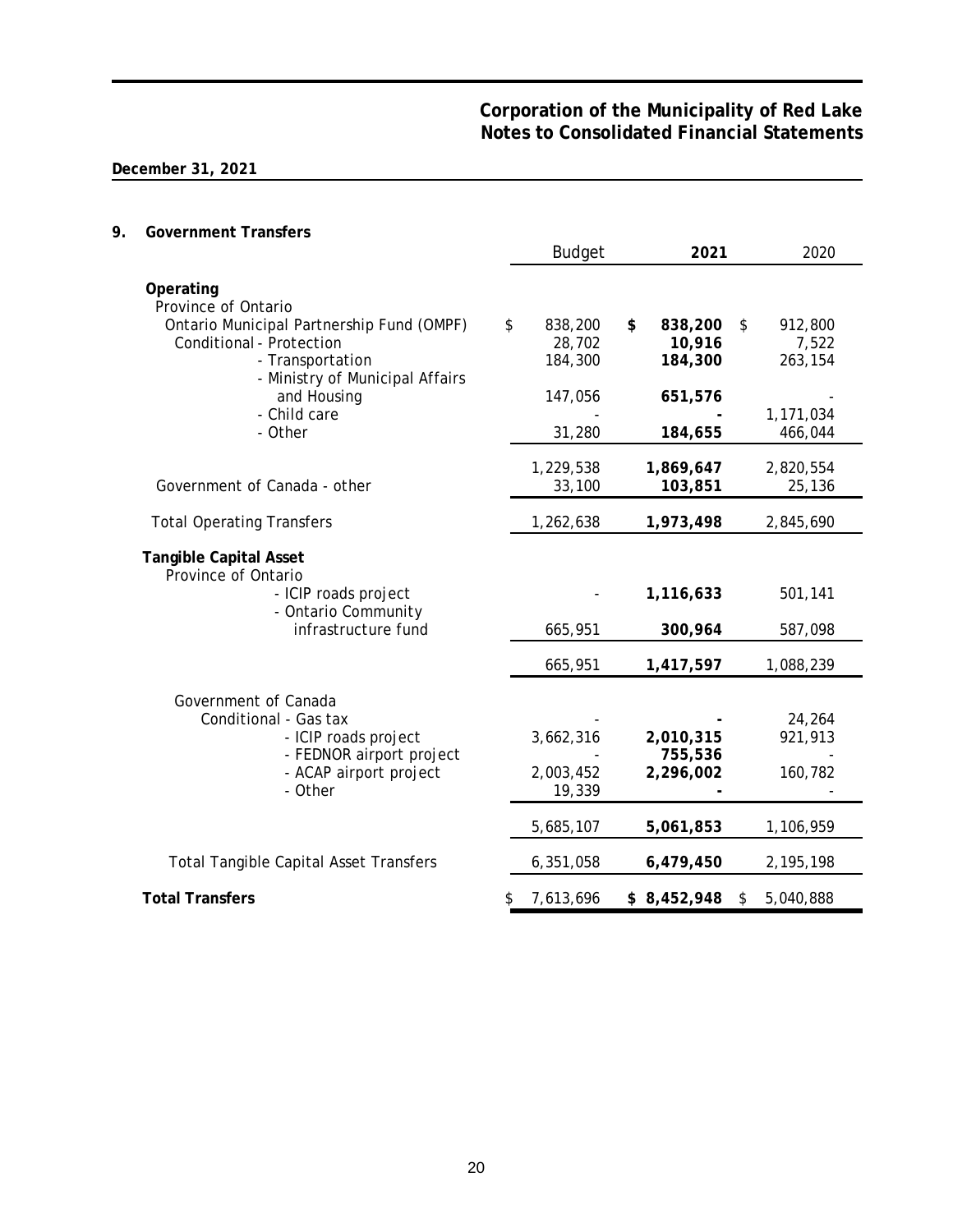## **10. Accumulated Surplus**

The Municipality's Accumulated Surplus on the Consolidated Statement of Financial Position consists of the following:

|                                                                                                                                                                                                                                                                                                                                                                                                                                                                                                                                                                                                                                                                                                                                                                                                                                                                                                                                                               | Municipality<br>of Red Lake |    | Red Lake<br>Public<br>Library Board |  | Red Lake<br>Regional<br>Heritage<br>Centre | 2021                              | 2020        |  |  |
|---------------------------------------------------------------------------------------------------------------------------------------------------------------------------------------------------------------------------------------------------------------------------------------------------------------------------------------------------------------------------------------------------------------------------------------------------------------------------------------------------------------------------------------------------------------------------------------------------------------------------------------------------------------------------------------------------------------------------------------------------------------------------------------------------------------------------------------------------------------------------------------------------------------------------------------------------------------|-----------------------------|----|-------------------------------------|--|--------------------------------------------|-----------------------------------|-------------|--|--|
| Current                                                                                                                                                                                                                                                                                                                                                                                                                                                                                                                                                                                                                                                                                                                                                                                                                                                                                                                                                       | \$3,666,862                 | \$ | 212,912 \$                          |  |                                            | 64,530 \$ 3,944,304 \$            | 3,770,229   |  |  |
| Reserves and<br>Reserve Funds                                                                                                                                                                                                                                                                                                                                                                                                                                                                                                                                                                                                                                                                                                                                                                                                                                                                                                                                 | 7,934,181                   |    | 94,194                              |  | 118,822                                    | 8,147,197                         | 6,756,772   |  |  |
| Investment in Capital<br>Assets                                                                                                                                                                                                                                                                                                                                                                                                                                                                                                                                                                                                                                                                                                                                                                                                                                                                                                                               | 48,807,087                  |    |                                     |  | $\overline{\phantom{a}}$                   | 48,807,087                        | 43,550,966  |  |  |
|                                                                                                                                                                                                                                                                                                                                                                                                                                                                                                                                                                                                                                                                                                                                                                                                                                                                                                                                                               | \$60,408,130                | \$ | 307,106 \$                          |  |                                            | 183,352 \$60,898,588 \$54,077,967 |             |  |  |
| Reserves Funds set aside for specific purpose by Council:<br>\$<br>\$<br><b>Working Funds</b><br>71,736<br>71,236<br>Water System<br>748,128<br>742,911<br>Sewer System<br>287,164<br>285,161<br>1,107,028<br>1,099,308                                                                                                                                                                                                                                                                                                                                                                                                                                                                                                                                                                                                                                                                                                                                       |                             |    |                                     |  |                                            |                                   |             |  |  |
| Reserves set aside for specific purpose by Council:<br>Parks<br>43,332<br>43,029<br>511,109<br>471,392<br>Medical Centre and Pharmacy<br>519,672<br>516,048<br>Water<br>127,945<br>Sewer<br>127,053<br>1,644<br>1,633<br><b>Recreation Facility</b><br>335,126<br>183,790<br>Fire<br>Sick Leave<br>23,292<br>23,456<br>8,651<br>8,591<br>Norseman Royalties<br>Cemetery Maintenance<br>1,614<br>1,603<br>210,502<br>209,034<br>Waste Disposal<br>Airport<br>2,393,387<br>2,194,274<br><b>General Government</b><br>2,006,439<br>1,245,451<br>Public Works<br>148,145<br>147,112<br>159<br>160<br>Library<br><b>MTO Roads and Bridges</b><br>27,863<br>27,669<br>36,659<br>Community in Bloom<br>36,403<br>50,786<br>50,432<br>Museum<br>11,335<br>11,256<br>Planning<br>Elections<br>16,098<br>15,986<br>142,033<br>Accessibility<br>130,637<br>94,194<br>93,798<br>Library<br>Heritage Centre<br>118,822<br>118,822<br>Municipal Accommodation Tax<br>61,197 |                             |    |                                     |  |                                            |                                   |             |  |  |
|                                                                                                                                                                                                                                                                                                                                                                                                                                                                                                                                                                                                                                                                                                                                                                                                                                                                                                                                                               |                             |    |                                     |  |                                            | 7,040,169                         | 5,657,464   |  |  |
| Reserves and Reserve Funds, End of Year                                                                                                                                                                                                                                                                                                                                                                                                                                                                                                                                                                                                                                                                                                                                                                                                                                                                                                                       |                             |    |                                     |  |                                            | \$8,147,197                       | \$6,756,772 |  |  |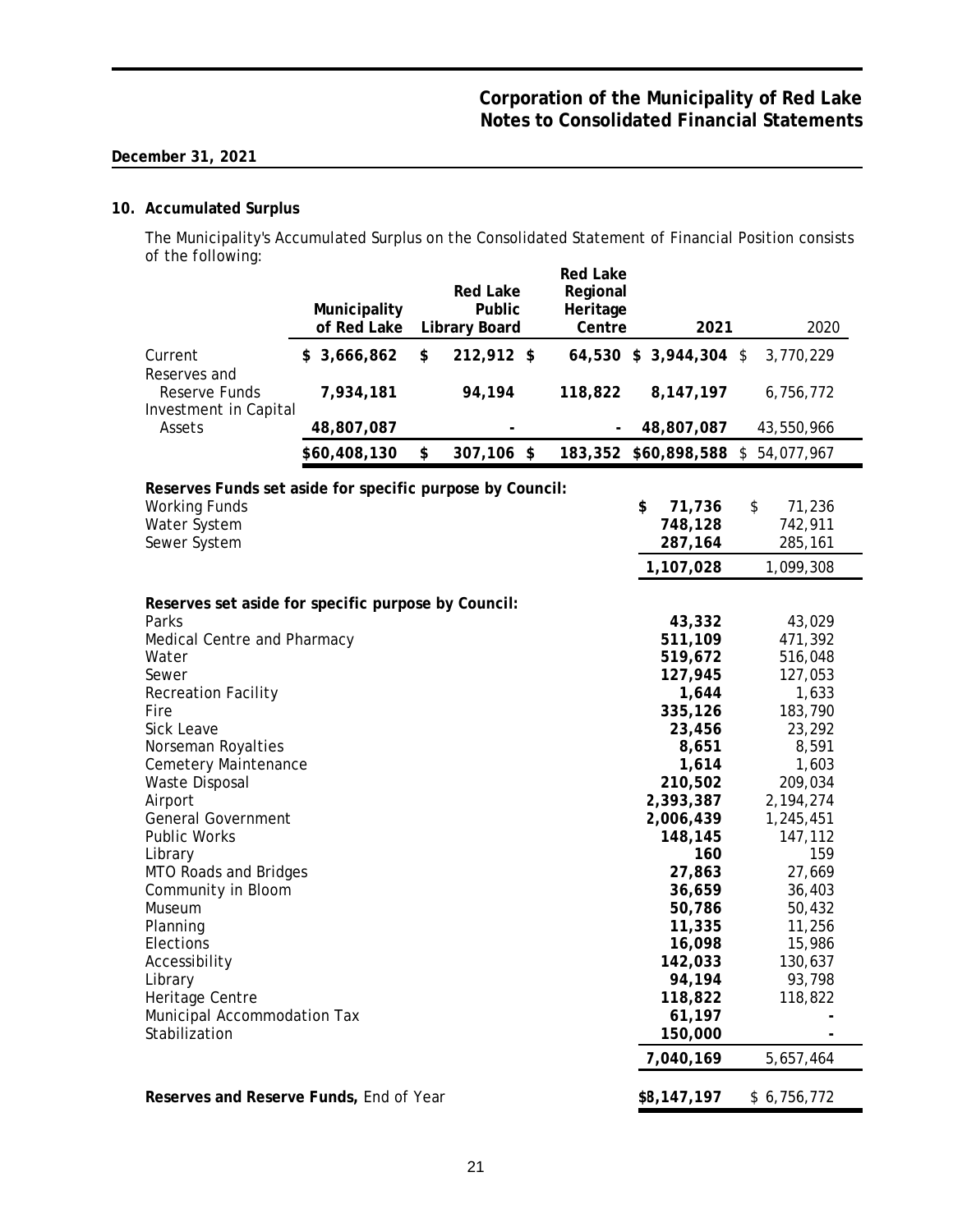#### **11. Pension Agreements**

The employees of the Municipality participate in the Ontario Municipal Employees Retirement System ("OMERS"), which is a multi-employer plan. The Municipality also makes contributions to the OMERS plan on behalf of its employees. The plan has a defined benefit option at retirement available to some employees, which specifies the amount of the retirement benefit plan to be received by the employees based on length of service and rates of pay. However, the plan is accounted for as a defined contribution plan as insufficient information is available to account for the plan as a defined benefit plan. The Municipality is only one of a number of employers that participates in the plan and the financial information provided to the Municipality on the basis of the contractual agreements, is usually insufficient to reliably measure the Municipality's proportionate share in the plan assets and liabilities.

The contribution payable in exchange for services rendered during a period is recognized as an expense during that period. The employer portion of amounts paid to OMERS during the year was \$218,465 (2020 - \$277,289). The contributions were made for current service and these have been recognized in net income.

As at December 31, 2021, the OMERS plan was 97% funded (December 31, 2020 - 97%). OMERS has a strategy to return the plan to a fully funded position. The Municipality is not able to assess the implications, if any, of this strategy or of the withdrawal of other participating entities from the OMERS plan on its future contributions.

#### **12. Other Income**

|                                                                                                                                                        | <b>Budget</b>                     | 2021 | 2020                                                                  |   |                                                                           |
|--------------------------------------------------------------------------------------------------------------------------------------------------------|-----------------------------------|------|-----------------------------------------------------------------------|---|---------------------------------------------------------------------------|
| Penalties and Interest<br>Investment Income<br>Licences and Permits<br>Provincial Offences<br>Donations<br><b>Insurance Proceeds</b><br>Other Revenues | \$<br>345,000<br>57,805<br>83,050 | \$   | 300,769<br>74,880<br>131,787<br>21,726<br>46,408<br>75,896<br>191,202 | S | 312,086<br>180.897<br>108,715<br>20,308<br>578,999<br>2,495,978<br>57,158 |
|                                                                                                                                                        | 485,855                           | \$   | 842,668                                                               |   | 3,754,141                                                                 |

## **13. Trust Funds**

The trust funds administered by the municipality amounting to \$243,261 (2020 - \$239,848) have not been included in the consolidated statement of financial position nor have the operations been included in the consolidated statement of financial activities. At December 31, the trust fund balances are as follows:

|                                                                          | 2021                    | 2020                    |
|--------------------------------------------------------------------------|-------------------------|-------------------------|
| Woodland Cemetery Perpetual Care<br>Red Lake Cemetery Perpetual Care     | \$<br>98,155<br>131,879 | 96.711<br>130,001       |
| Memorial Trust Fund<br><b>Health Care Trust</b><br><b>Election Trust</b> | 3,228<br>7.645<br>2.354 | 3,206<br>7.592<br>2,338 |
|                                                                          | 243,261                 | 239,848                 |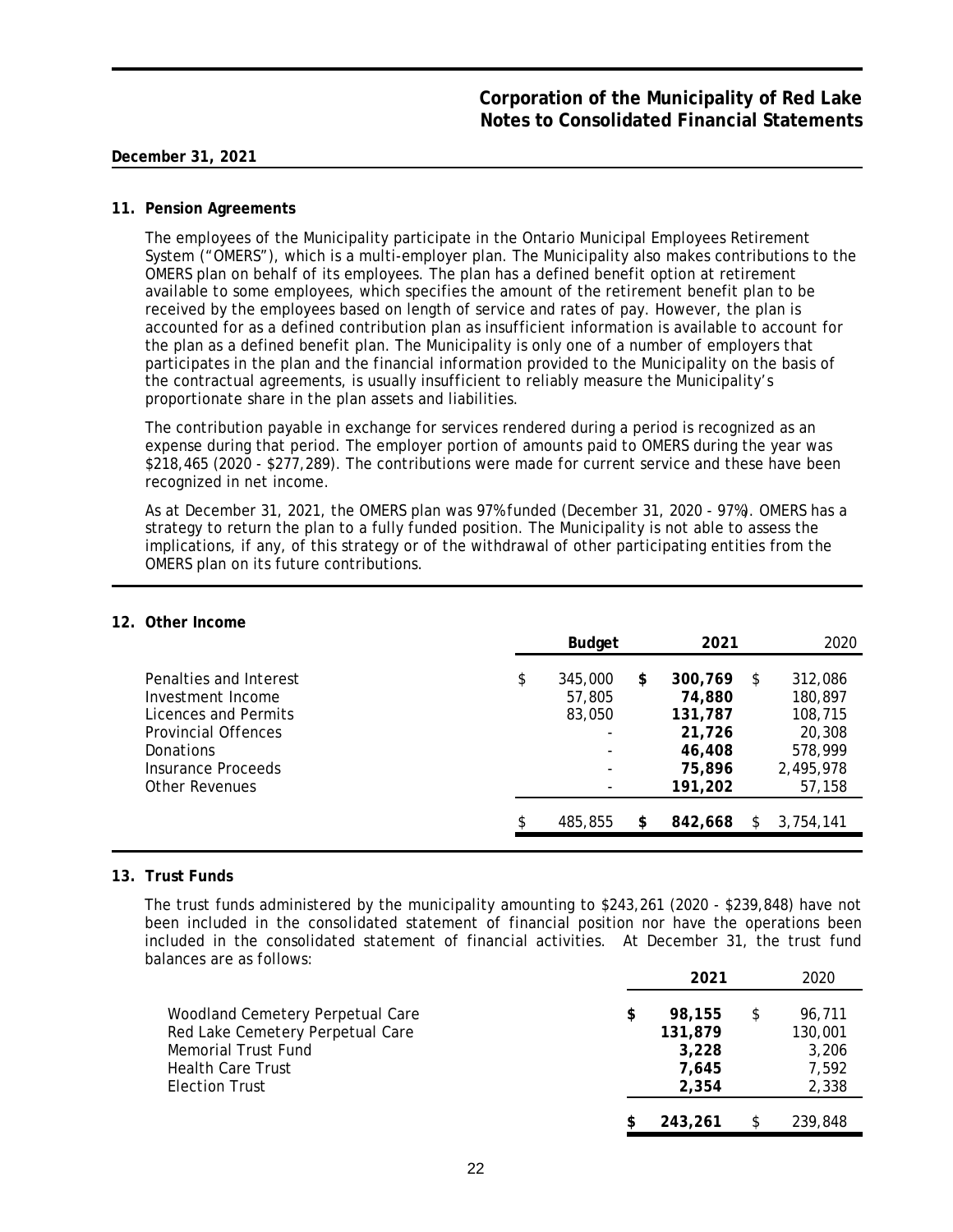#### **14. Contractual Obligations and Commitments**

#### Water and Waste Water (Sewage)

The Municipality has entered into an agreement with a third party for water and waste water services. The cost under this agreement is expected to be approximately \$1.7 million for 2022.

#### Waste Collection and Disposal Services

The Municipality is under an agreement with a third party for waste collection and disposal services. The agreement expires October 2023. The 2022 estimated cost is \$167,417.

#### Waste Disposal Site Services

The Municipality is under an agreement with another municipality for waste disposal services, whereby the Municipality will temporarily utilize the waste disposal site of the other municipality. The agreement expires August 2028. The 2022 costs are based on a set rate of \$41.15 per cubic meter of eligible waste.

#### Airport Services

The Municipality has an agreement with a company to provide management services for the operation of the Red Lake Airport. The agreement expires December 2027 and provides for a management fee of \$50,000 plus a share of surplus funds based on a formula.

#### Policing

The Municipality is committed to municipal policing services with the Provincial Government. The estimated cost for 2022 is approximately \$1.3 million**.**

#### **15. Contingencies**

The Municipality is contingently liable for its pro-rata share of the deficit of the District of Kenora Home for the Aged. The Home's management expects to recover this deficit from projected future operating surpluses. A billing from the Home for the deficit is not anticipated.

## **16. Operations and School Boards**

Taxation, other revenues and requisitions for the school boards amounting to \$1.5 million (2020 - \$1.7 million) are not reflected in these financial statements.

## **17. Liability for Contaminated Sites**

The Corporation has four municipally owned sites with known contamination. The contamination results from previous industry use. No liability has been recorded because it is not expected that economic benefits will be given up by the municipality.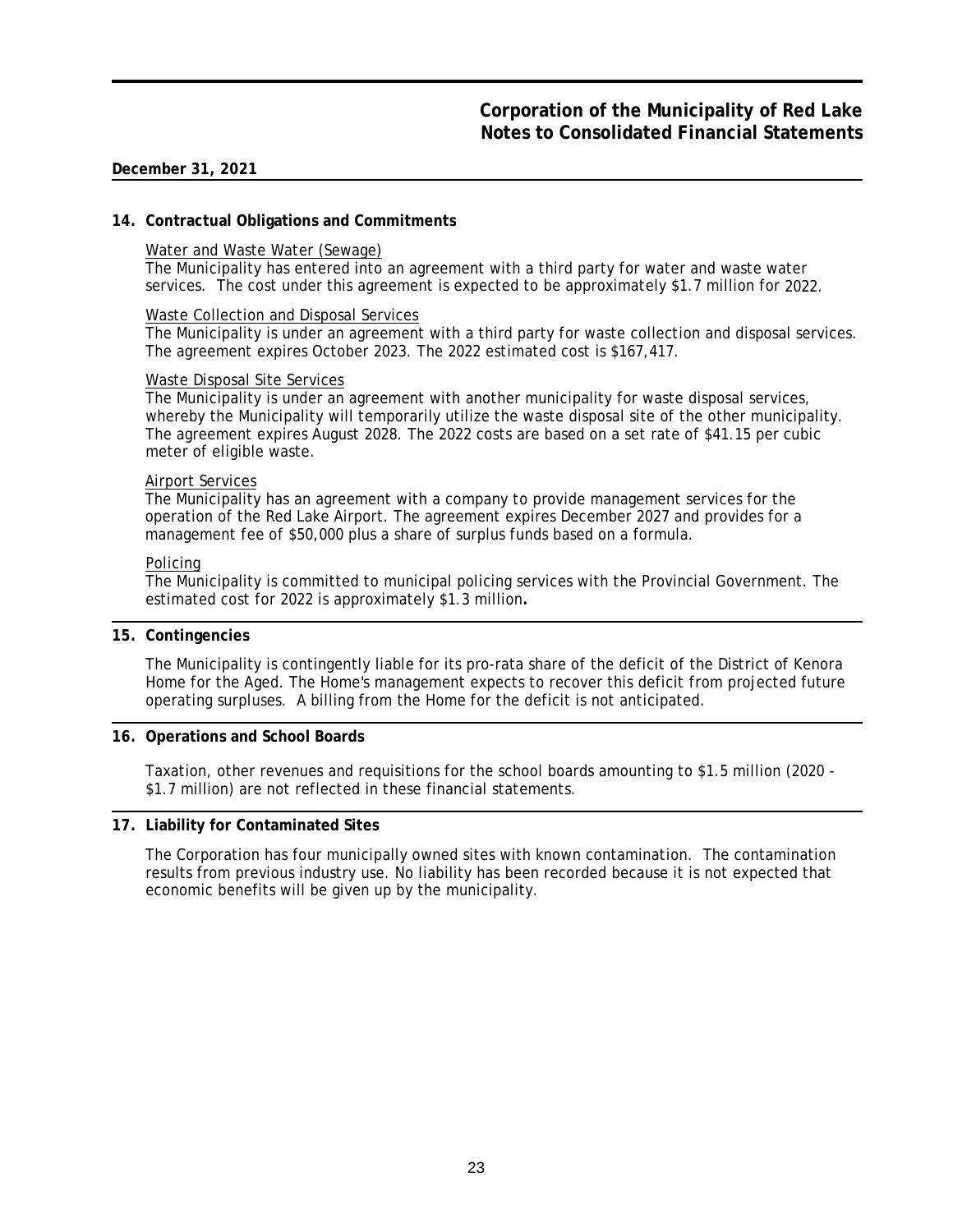#### **18. Impact of COVID-19**

During the year, the COVID-19 outbreak continued to have a significant impact on the Global economy. The situation continues to be dynamic and the ultimate duration and magnitude of this event, as well as its financial impact on the Municipality's 2022 operations, is not fully known at this time. This event is currently having a negative impact on cash flows due to a combination of revenue short falls from delay of receipt of cash from taxation levies and user fees and increased organizational expenditures from the outbreak.

A number of actions have been taken or will be available to the Municipality to mitigate the financial implications of this event. The Municipality is confident that its operation will continue and its liquidity will be sufficient to withstand this event.

#### **19. Segmented Information**

The Corporation of the Municipality of Red Lake is a diversified municipal government institution that provides a wide range of services to its citizens including police, fire, ambulance, solid waste, sewer and water and recreation. For management reporting purposes, the Municipality's operations and activities are organized and reported by Funds.

The Municipal services are provided by departments and their activities are reported in these funds. Certain departments that have been separately disclosed in the segmented information, along with the services they provide, are as follows:

#### **General Government**

General Government encompasses all the Municipality's administration including Council, the Administrator's office, finance and administration and human resources.

#### **Protection Services**

Protection is comprised of police and fire services. The mandate of the municipal policing is to ensure the safety of the lives and property of citizens; preserve peace and good order; prevent crimes from occurring; detect offenders; and enforce the law. The Fire Service department is responsible to provide fire suppression service; fire prevention programs; training and education related to prevention, detection and/or extinguishments of fires.

#### **Public Works and Transportation**

The Public Works and Transportation Department is responsible for the delivery of municipal public works services related to the planning, development and maintenance of roadway systems, the maintenance of parks and open space, and street lighting.

#### **Environmental**

The Municipality reports water, wastewater and solid waste disposal services in the Environmental Fund. These services include providing drinking water to the citizens of Red Lake, collecting and treating wastewater, and providing collection disposal and waste minimization programs and facilities for solid waste. Garbage collection operations are also reported in this Fund.

#### **Health Services**

Health services includes contributions to the Northwestern Health Unit and the Kenora District Services Board for ambulance services.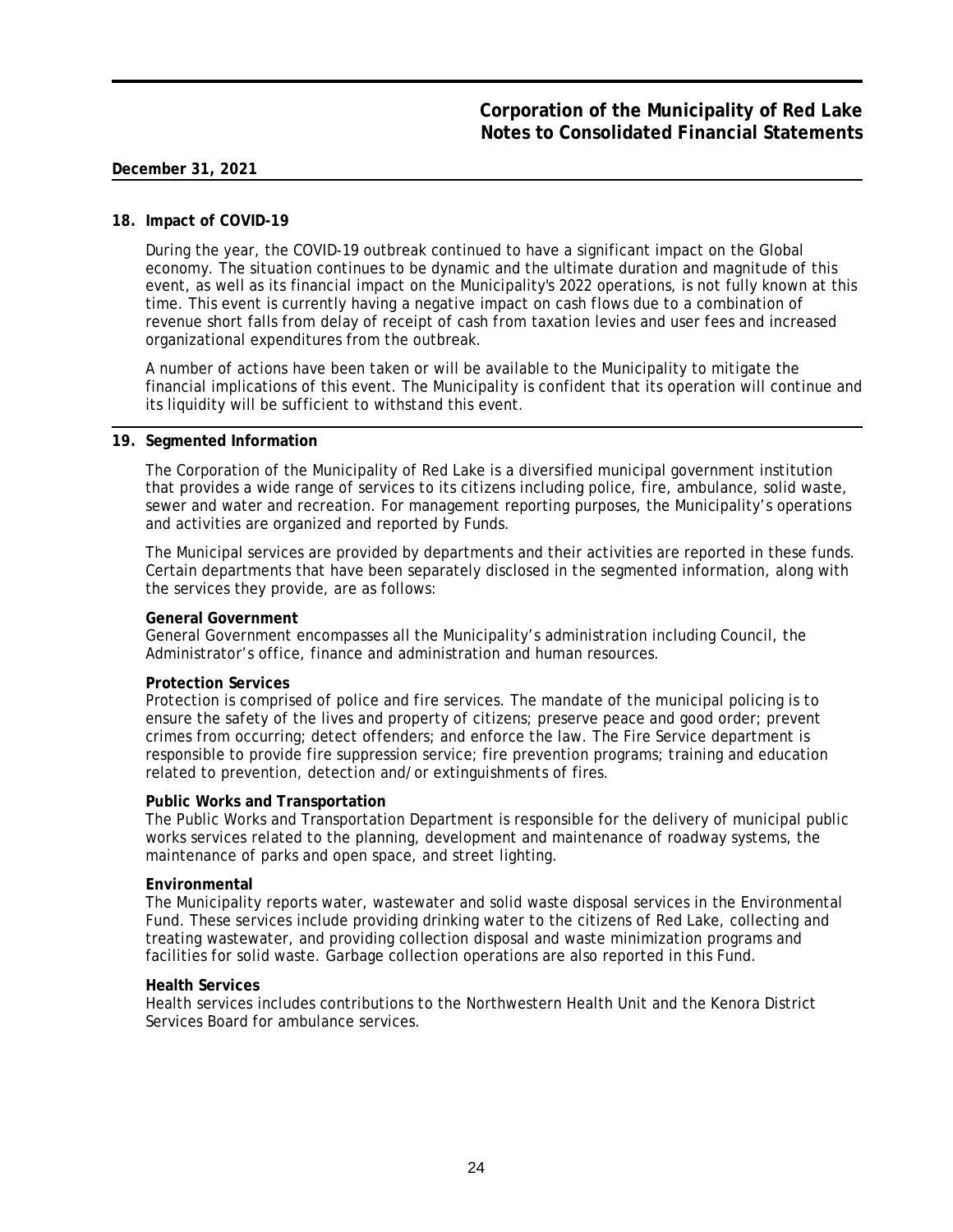#### **1**9. **Segmented Information** - continued

#### **Social and Family Services**

The Social and Family Services segment provides Ontario Works services, day care services and includes contributions to the District of Kenora Home for the Aged and to the Kenora District Services Board for social housing.

#### **Recreation and Cultural Services**

Recreation and cultural services is responsible for the community centres and the provision of recreation and leisure services such as fitness and aquatic programs. The operations of the Red Lake Library Board and the Red Lake Regional Heritage Centre Board are also in this segment.

#### **Planning and Development**

Planning and Development includes planning, economic development and tourism. It facilitates economic development by providing services for the approval of all land development plans, the application and enforcement of zoning by-laws, the processing of building permit applications, as well as providing cemetery services to citizens.

For each reported segment, revenues and expenses represent both amounts that are directly attributable to the segment and amounts that are allocated on a reasonable basis. Therefore, certain allocation methodologies are employed in the preparation of the segmented financial information.

Taxation revenues have been apportioned based on percentage of expenses with the exception of water and sewer services where no taxation revenue has been allocated. Revenue from the Ontario Municipal Partnership Fund is reported in General Government and has not been allocated.